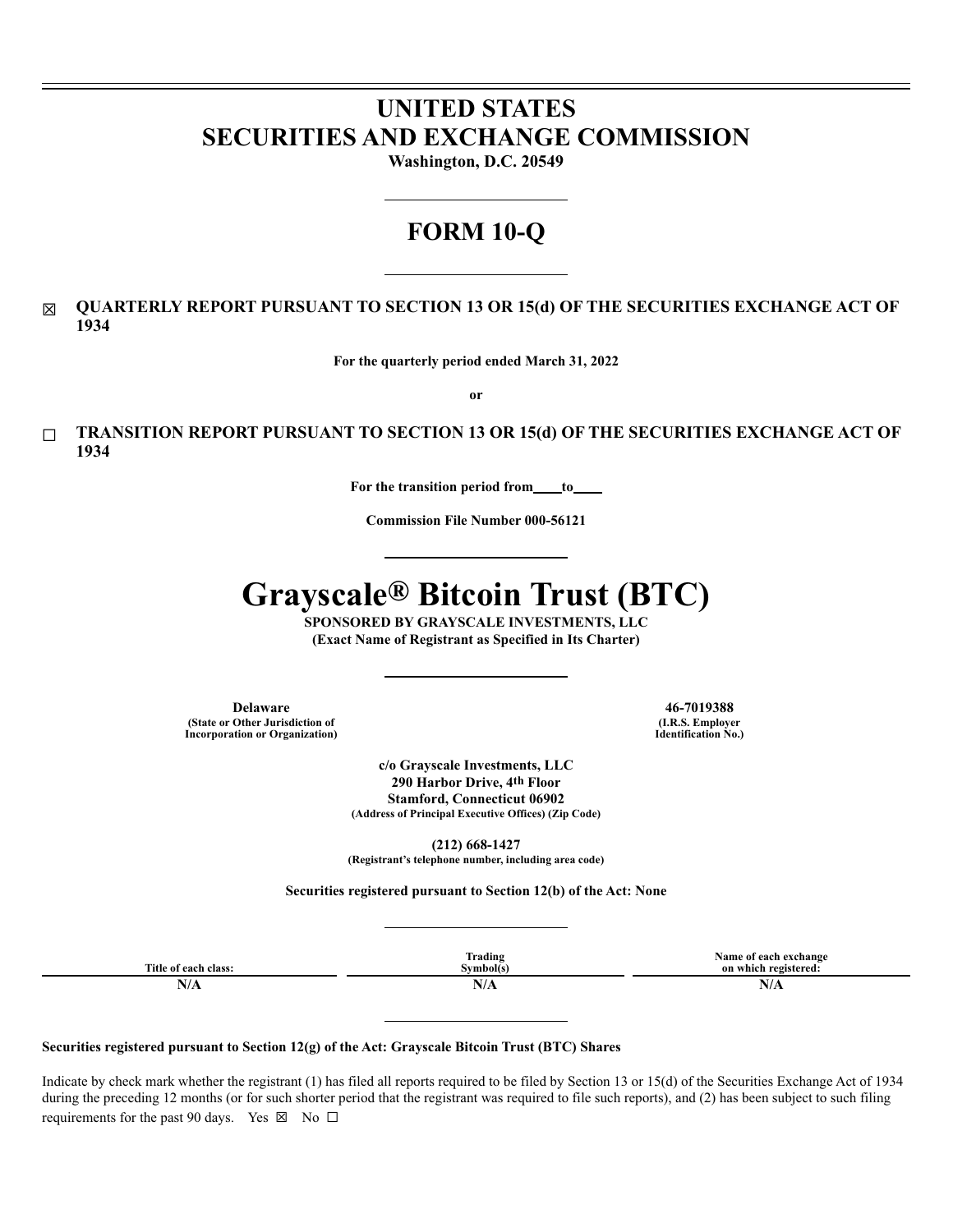Indicate by check mark whether the registrant has submitted electronically every Interactive Data File required to be submitted pursuant to Rule 405 of Regulation S-T during the preceding 12 months (or for such shorter period that the registrant was required to submit such files). Yes  $\boxtimes$  No  $\Box$ 

Indicate by check mark whether the registrant is a large accelerated filer, an accelerated filer, a non-accelerated filer, a smaller reporting company, or an emerging growth company. See the definitions of "large accelerated filer," "accelerated filer," "smaller reporting company," and "emerging growth company" in Rule 12b-2 of the Exchange Act.

| Large accelerated filer | $\boxtimes$ | Accelerated filer         |  |
|-------------------------|-------------|---------------------------|--|
| Non-accelerated filer   |             | Smaller reporting company |  |
|                         |             | Emerging growth company   |  |

If an emerging growth company, indicate by check mark if the registrant has elected not to use the extended transition period for complying with any new or revised financial accounting standards provided pursuant to Section 13(a) of the Exchange Act. □

Indicate by check mark whether the registrant is a shell company (as defined in Rule 12b-2 of the Exchange Act). Yes  $\Box$  No  $\boxtimes$ 

Number of Shares of the registrant outstanding as of May 2, 2022: 692,370,100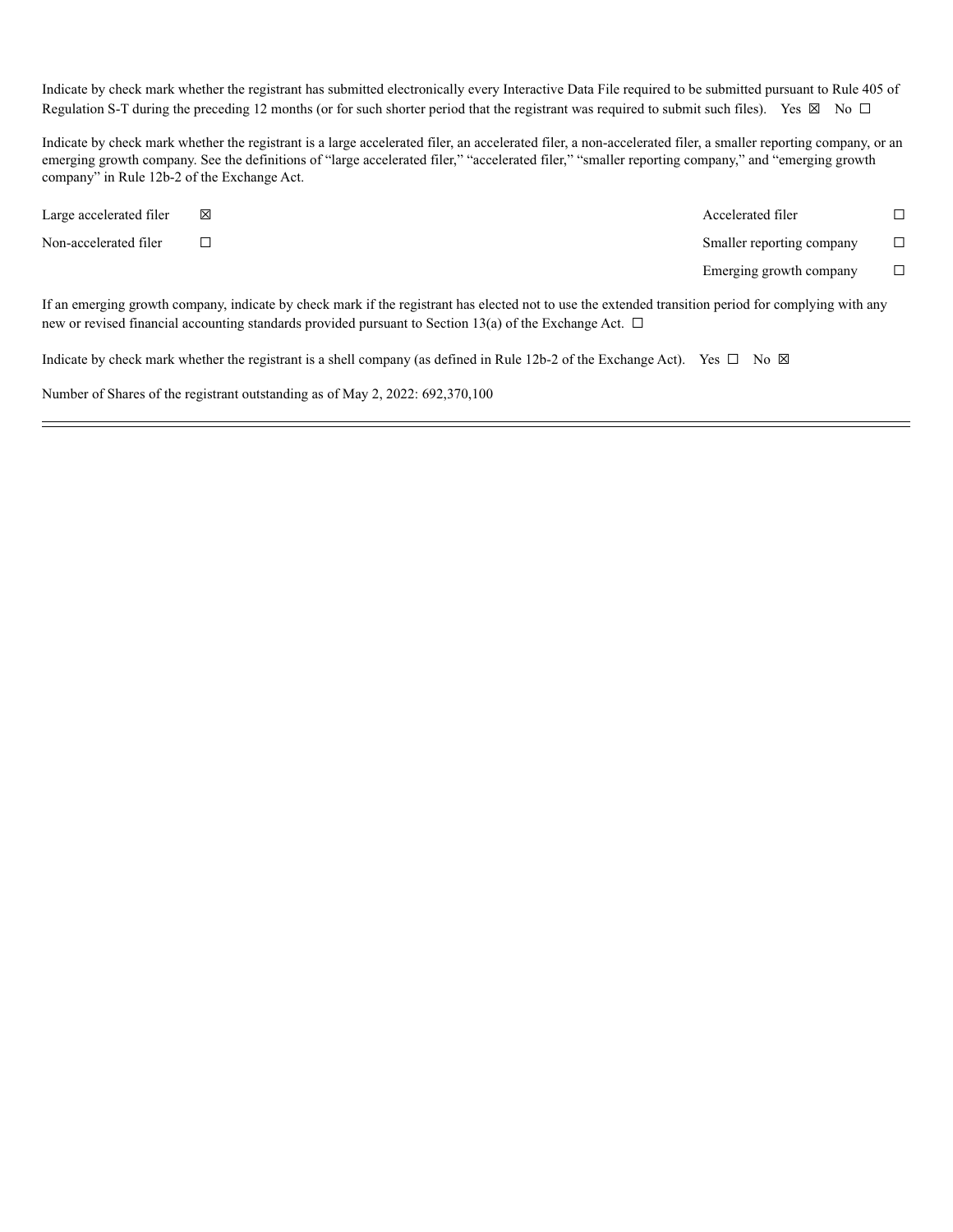# **GRAYSCALE® BITCOIN TRUST (BTC) TABLE OF CONTENTS**

|                   | <b>Statement Regarding Forward-Looking Statements</b>                                  | Page           |
|-------------------|----------------------------------------------------------------------------------------|----------------|
|                   | <b>Industry and Market Data</b>                                                        | $\mathbf{1}$   |
|                   | <b>PART I - FINANCIAL INFORMATION</b>                                                  |                |
| Item 1.           | <b>Financial Statements (Unaudited)</b>                                                | $\overline{c}$ |
|                   | Statements of Assets and Liabilities at March 31, 2022 and December 31, 2021           | $\overline{c}$ |
|                   | Schedules of Investment at March 31, 2022 and December 31, 2021                        | 3              |
|                   | Statements of Operations for the Three Months Ended March 31, 2022 and 2021            | 4              |
|                   | Statements of Changes in Net Assets for the Three Months Ended March 31, 2022 and 2021 | 5              |
|                   | <b>Notes to the Unaudited Financial Statements</b>                                     | 6              |
| Item 2.           | Management's Discussion and Analysis of Financial Condition and Results of Operations  | 14             |
| Item 3.           | Quantitative and Qualitative Disclosures about Market Risk                             | 19             |
| Item 4.           | <b>Controls and Procedures</b>                                                         | 19             |
|                   | <b>PART II - OTHER INFORMATION</b>                                                     |                |
| Item 1.           | <b>Legal Proceedings</b>                                                               | 21             |
| Item 1A.          | <b>Risk Factors</b>                                                                    | 21             |
| Item 2.           | Unregistered Sales of Equity Securities and Use of Proceeds                            | 21             |
| Item 3.           | <b>Defaults Upon Senior Securities</b>                                                 | 21             |
| Item 4.           | <b>Mine Safety Disclosures</b>                                                         | 21             |
| Item 5.           | <b>Other Information</b>                                                               | 21             |
| Item 6.           | <b>Exhibits</b>                                                                        | 22             |
| <b>Glossary</b>   |                                                                                        | 23             |
| <b>SIGNATURES</b> |                                                                                        | 27             |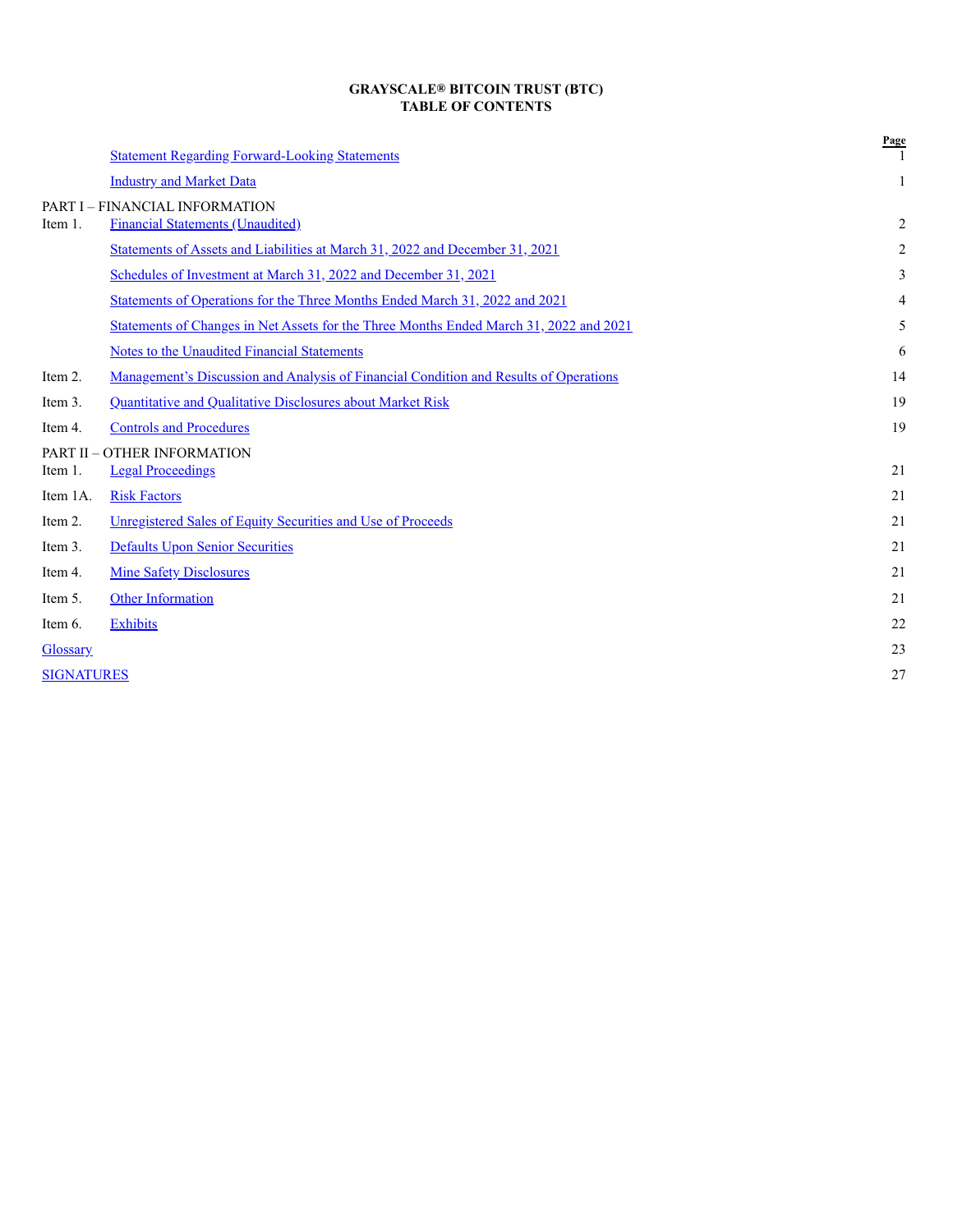#### **STATEMENT REGARDING FORWARD-LOOKING STATEMENTS**

This Quarterly Report on Form 10-Q contains "forward-looking statements" with respect to the financial conditions, results of operations, plans, objectives, future performance and business of Grayscale Bitcoin Trust (BTC) (the "Trust"). Statements preceded by, followed by or that include words such as "may," "might," "will," "should," "expect," "plan," "anticipate," "believe," "estimate," "predict," "potential" or "continue," the negative of these terms and other similar expressions are intended to identify some of the forward-looking statements. All statements (other than statements of historical fact) included in this Quarterly Report that address activities, events or developments that will or may occur in the future, including such matters as changes in market prices and conditions, the Trust's operations, the plans of Grayscale Investments, LLC (the "Sponsor") and references to the Trust's future success and other similar matters are forward-looking statements. These statements are only predictions. Actual events or results may differ materially from such statements. These statements are based upon certain assumptions and analyses the Sponsor made based on its perception of historical trends, current conditions and expected future developments, as well as other factors appropriate in the circumstances. Whether or not actual results and developments will conform to the Sponsor's expectations and predictions, however, is subject to a number of risks and uncertainties, including, but not limited to, those described in Part II, Item 1A. Risk Factors. Forward-looking statements are made based on the Sponsor's beliefs, estimates and opinions on the date the statements are made and neither the Trust nor the Sponsor is under a duty or undertakes an obligation to update forward-looking statements if these beliefs, estimates and opinions or other circumstances should change, other than as required by applicable laws. Investors are therefore cautioned against relying on forward-looking statements.

Unless otherwise stated or the context otherwise requires, the terms "we," "our" and "us" in this Quarterly Report refer to the Sponsor acting on behalf of the Trust.

A glossary of industry and other defined terms is included in this Quarterly Report, begins on page 23.

This Quarterly Report supplements and where applicable amends the Memorandum, as defined in the Trust's Fifth Amended and Restated Declaration of Trust and Trust Agreement, for general purposes.

# **INDUSTRY AND MARKET DATA**

Although we are responsible for all disclosure contained in this Quarterly Report on Form 10-Q, in some cases we have relied on certain market and industry data obtained from third-party sources that we believe to be reliable. Market estimates are calculated by using independent industry publications in conjunction with our assumptions regarding the Bitcoin industry and market. While we are not aware of any misstatements regarding any market, industry or similar data presented herein, such data involves risks and uncertainties and is subject to change based on various factors, including those discussed under the headings "Forward-Looking Statements" and Part I, Item 1A. Risk Factors in the Annual Report on Form 10-K for the year ended December 31, 2021, filed with the Securities and Exchange Commission on February 25, 2022 (the "Annual Report").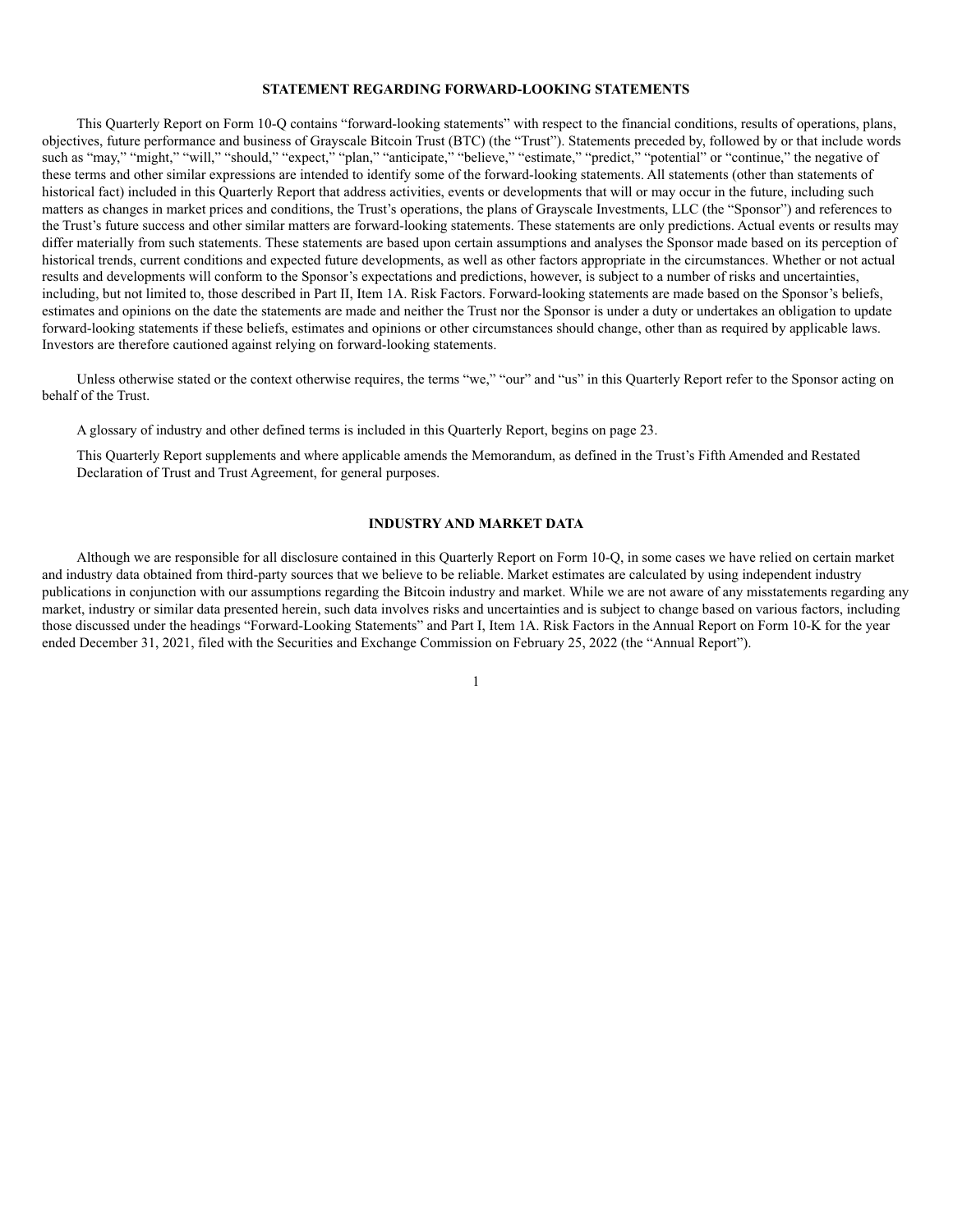# **PART I – FINANCIAL INFORMATION:**

# **Item 1. Financial Statements (Unaudited)**

# **GRAYSCALE BITCOIN TRUST (BTC) STATEMENTS OF ASSETS AND LIABILITIES (UNAUDITED) (Amounts in thousands, except Share and per Share amounts)**

|                                                                                                 | March 31, 2022            | December 31, 2021           |
|-------------------------------------------------------------------------------------------------|---------------------------|-----------------------------|
| <b>Assets:</b>                                                                                  |                           |                             |
| Investment in Bitcoin, at fair value (cost \$7,267,351 and \$7,303,280 as of March 31, 2022 and |                           |                             |
| December 31, 2021, respectively)                                                                | \$29,255,830              | S<br>29,576,053             |
| <b>Total assets</b>                                                                             | \$29,255,830              | \$<br>29,576,053            |
| Liabilities:                                                                                    |                           |                             |
| Sponsor's Fee payable, related party                                                            | S.                        | \$                          |
| <b>Total liabilities</b>                                                                        |                           |                             |
| <b>Net Assets</b>                                                                               | \$29,255,830              | 29,576,053                  |
| <b>Net Assets consist of:</b>                                                                   |                           |                             |
| Paid-in-capital                                                                                 | 7,513,961<br><sup>S</sup> | <sup>\$</sup><br>7,513,961  |
| Accumulated net investment loss                                                                 | (920, 785)                | (789,760)                   |
| Accumulated net realized gain on investment in Bitcoin                                          | 674,175                   | 579,079                     |
| Accumulated net unrealized appreciation on investment in Bitcoin                                | 21,988,479                | 22, 272, 773                |
|                                                                                                 | \$29,255,830              | $\mathcal{S}$<br>29,576,053 |
| Shares issued and outstanding, no par value (unlimited Shares authorized)                       | 692,370,100               | 692,370,100                 |
| Net asset value per Share                                                                       | 42.25                     | 42.72                       |

*See accompanying notes to the unaudited financial statements.*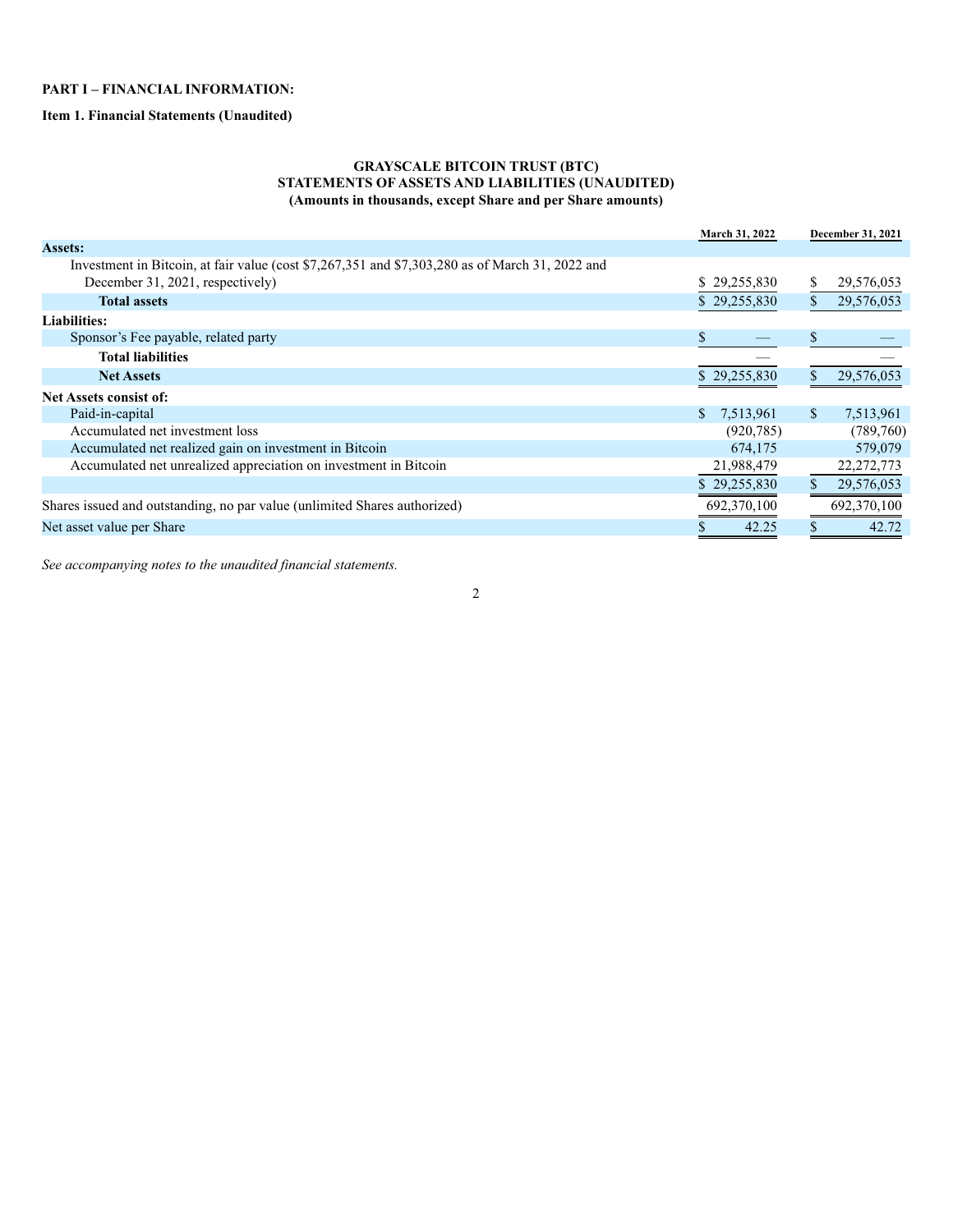# **GRAYSCALE BITCOIN TRUST (BTC) SCHEDULES OF INVESTMENT (UNAUDITED) (Amounts in thousands, except quantity of Bitcoin and percentages)**

| <b>March 31, 2022</b> | <b>Quantity of Bitcoin</b> | Cost        | <b>Fair Value</b> | % of Net Assets |
|-----------------------|----------------------------|-------------|-------------------|-----------------|
| Investment in Bitcoin | 641,637.82510544           | \$7,267,351 | \$29,255,830      | $100\%$         |
| <b>Net Assets</b>     |                            | \$7,267,351 | \$29,255,830      | $100\%$         |
| December 31, 2021     | <b>Ouantity of Bitcoin</b> | Cost        | <b>Fair Value</b> | % of Net Assets |
| Investment in Bitcoin | 644,809,96863835           | \$7,303,280 | \$29,576,053      | $100\%$         |
| <b>Net Assets</b>     |                            | \$7,303,280 | \$29,576,053      | $100\%$         |

*See accompanying notes to the unaudited financial statements.*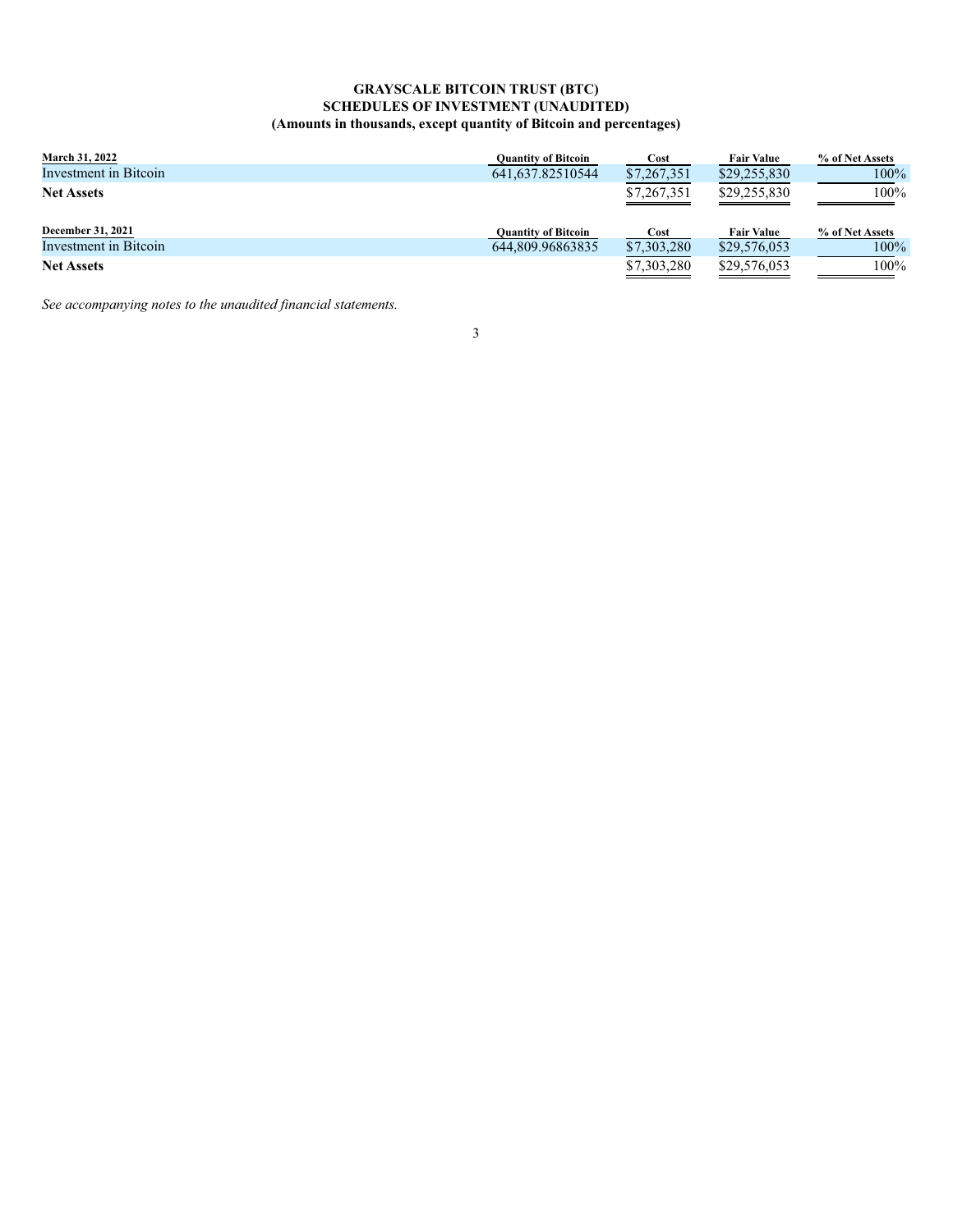# **GRAYSCALE BITCOIN TRUST (BTC) STATEMENTS OF OPERATIONS (UNAUDITED) (Amounts in thousands)**

|                                                                               | 2022         |         |   | Three Months Ended March 31,<br>2021 |
|-------------------------------------------------------------------------------|--------------|---------|---|--------------------------------------|
| <b>Investment income:</b>                                                     |              |         |   |                                      |
| Investment income                                                             |              |         |   |                                      |
| <b>Expenses:</b>                                                              |              |         |   |                                      |
| Sponsor's Fee, related party                                                  |              | 131,025 |   | 144,300                              |
| <b>Net investment loss</b>                                                    | (131, 025)   |         |   | (144,300)                            |
| Net realized and unrealized gain (loss) from:                                 |              |         |   |                                      |
| Net realized gain on investment in Bitcoin                                    |              | 95,096  |   | 109.934                              |
| Net change in unrealized appreciation (depreciation) on investment in Bitcoin | (284, 294)   |         |   | 18,773,060                           |
| Net realized and unrealized gain (loss) on investment                         | (189, 198)   |         |   | 18,882,994                           |
| Net increase (decrease) in net assets resulting from operations               | \$ (320,223) |         | S | 18,738,694                           |

*See accompanying notes to the unaudited financial statements.*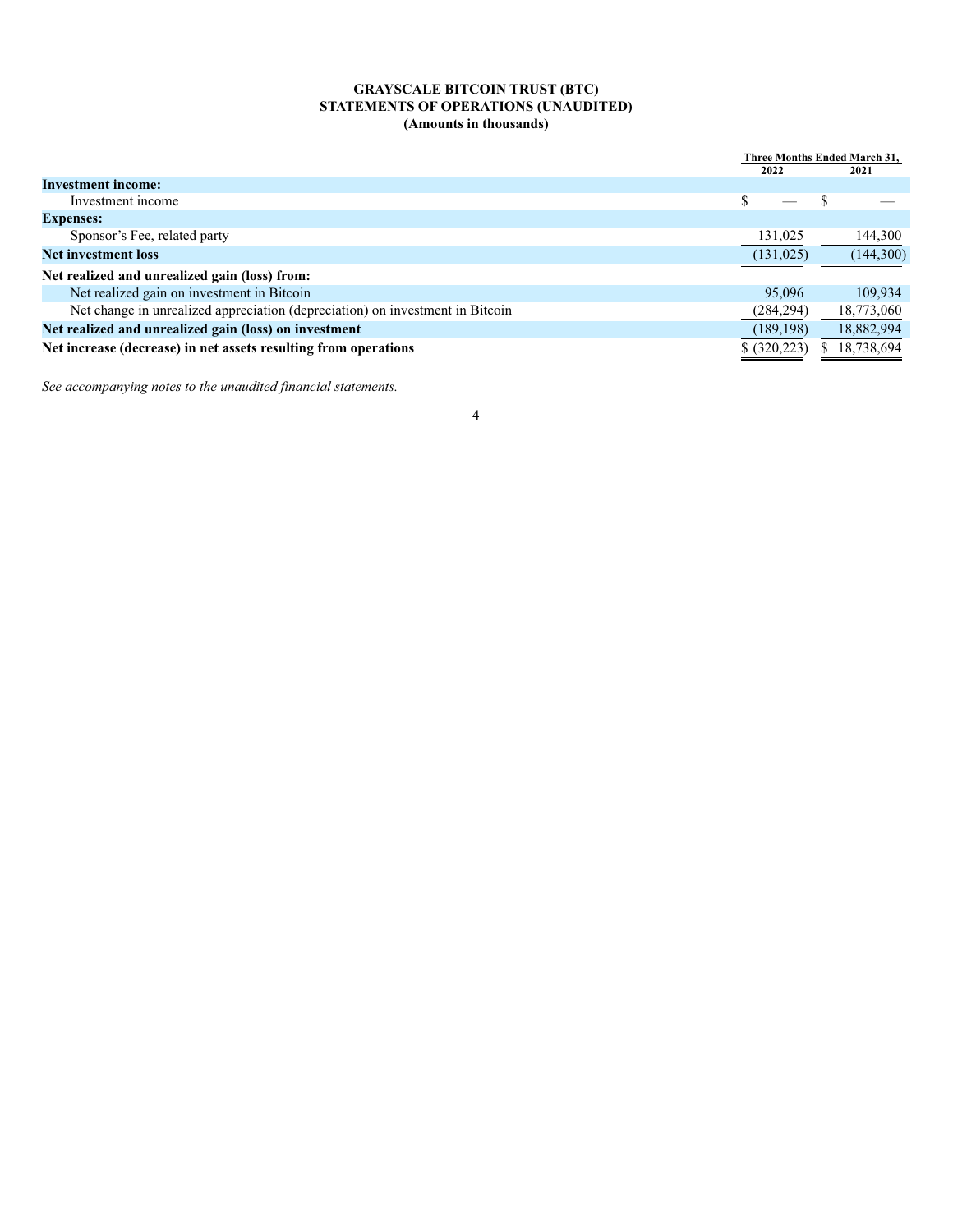# **GRAYSCALE BITCOIN TRUST (BTC) STATEMENTS OF CHANGES IN NET ASSETS (UNAUDITED) (Amounts in thousands, except change in Shares outstanding)**

|                                                                                        |                 | Three Months Ended March 31, |
|----------------------------------------------------------------------------------------|-----------------|------------------------------|
|                                                                                        | 2022            | 2021                         |
| Increase (decrease) in net assets from operations:                                     |                 |                              |
| Net investment loss                                                                    | S<br>(131, 025) | (144,300)<br>S               |
| Net realized gain on investment in Bitcoin                                             | 95,096          | 109,934                      |
| Net change in unrealized appreciation (depreciation) on investments in Bitcoin         | (284, 294)      | 18,773,060                   |
| Net increase (decrease) in net assets resulting from operations                        | (320, 223)      | 18,738,694                   |
| Increase in net assets from capital share transactions:                                |                 |                              |
| Shares issued                                                                          |                 | 1,905,227                    |
| Net increase in net assets resulting from capital share transactions                   |                 | 1,905,227                    |
| Total increase (decrease) in net assets from operations and capital share transactions | (320, 223)      | 20,643,921                   |
| Net assets:                                                                            |                 |                              |
| Beginning of period                                                                    | 29,576,053      | 17,716,478                   |
| End of period                                                                          | \$29,255,830    | \$38,360,399                 |
| <b>Changes in Shares outstanding</b>                                                   |                 |                              |
| Shares outstanding at beginning of period                                              | 692,370,100     | 638,906,600                  |
| Shares issued                                                                          |                 | 53,463,500                   |
| Net increase in Shares                                                                 |                 | 53,463,500                   |
| Shares outstanding at end of period                                                    | 692,370,100     | 692,370,100                  |
|                                                                                        |                 |                              |

*See accompanying notes to the unaudited financial statements.*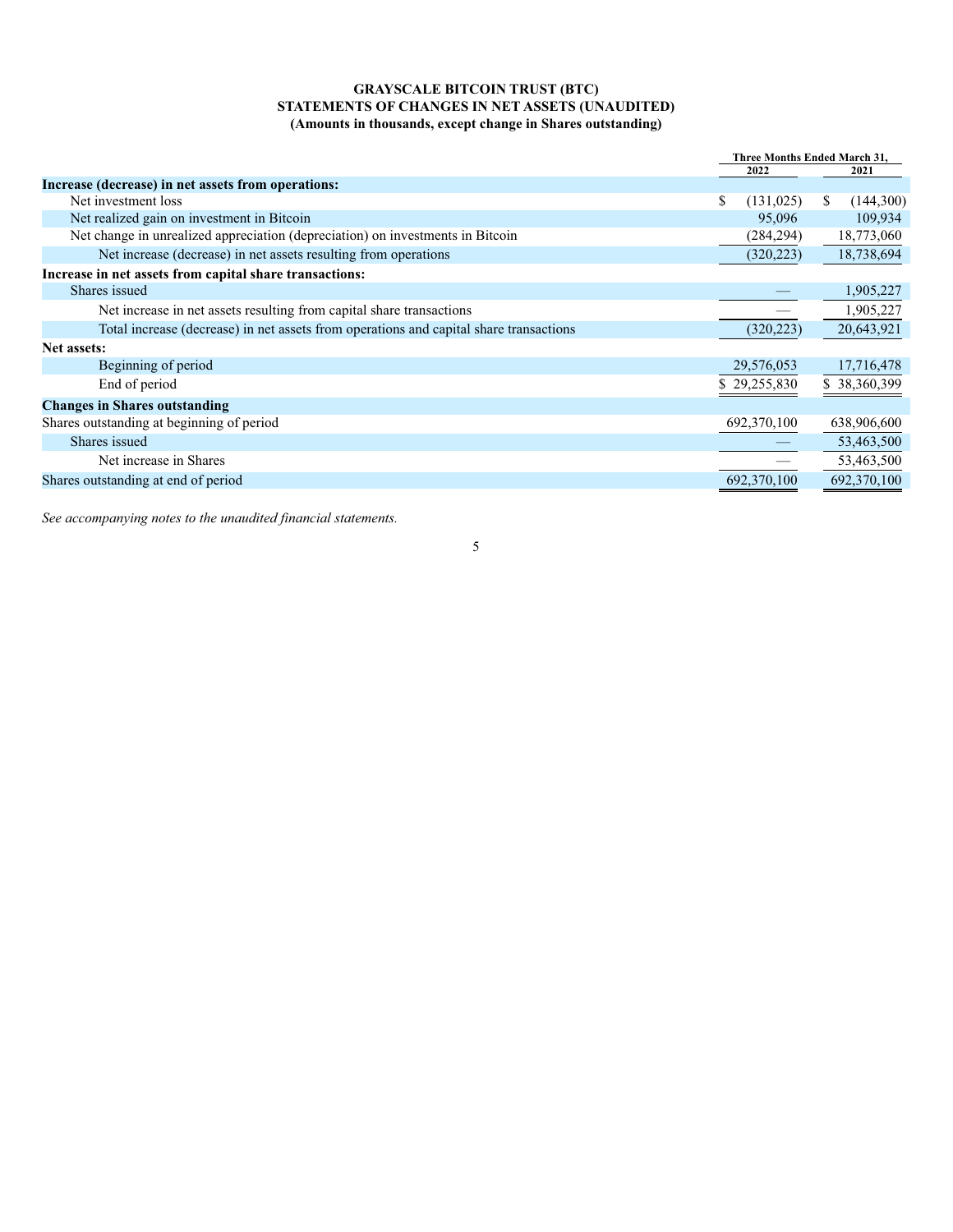# **GRAYSCALE BITCOIN TRUST (BTC) NOTES TO THE UNAUDITED FINANCIAL STATEMENTS**

#### **1. Organization**

Grayscale Bitcoin Trust (BTC) (the "Trust") is a Delaware Statutory Trust that was formed on September 13, 2013 and commenced operations on September 25, 2013. In general, the Trust holds Bitcoin ("BTC") and, from time to time, issues common units of fractional undivided beneficial interest ("Shares") (in minimum baskets of 100 Shares, referred to as "Baskets") in exchange for Bitcoin. The redemption of Shares is not currently contemplated and the Trust does not currently operate a redemption program. Subject to receipt of regulatory approval and approval by the Sponsor in its sole discretion, the Trust may in the future operate a redemption program. The Trust has not sought such relief as of the date of this Quarterly Report. The Trust's investment objective is for the value of the Shares (based on Bitcoin per Share) to reflect the value of Bitcoin held by the Trust, less the Trust's expenses and other liabilities. The Trust may also receive Incidental Rights and/or IR Virtual Currency as a result of the Trust's investment in Bitcoin, in accordance with the terms of the Trust Agreement.

Incidental Rights are rights to claim, or otherwise establish dominion and control over, any virtual currency or other asset or right, which rights are incident to the Trust's ownership of Bitcoin and arise without any action of the Trust, or of the Sponsor or Trustee on behalf of the Trust; IR Virtual Currency is any virtual currency tokens, or other asset or right, received by the Trust through the exercise (subject to the applicable provisions of the Trust Agreement) of any Incidental Right.

Grayscale Investments LLC ("Grayscale" or the "Sponsor") acts as the Sponsor of the Trust and is a wholly owned subsidiary of Digital Currency Group, Inc. ("DCG"). The Sponsor is responsible for the day-to-day administration of the Trust pursuant to the provisions of the Trust Agreement. Grayscale is responsible for preparing and providing annual and quarterly reports on behalf of the Trust to investors and is also responsible for selecting and monitoring the Trust's service providers. As partial consideration for the Sponsor's services, the Trust pays Grayscale a Sponsor's Fee as discussed in Note 6. The Sponsor also acts as the sponsor and manager of other investment products including Grayscale Basic Attention Token Trust (BAT), Grayscale Bitcoin Cash Trust (BCH) (OTCQX: BCHG), Grayscale Chainlink Trust (LINK), Grayscale Decentraland Trust (MANA), Grayscale Ethereum Trust (ETH) (OTCQX: ETHE), Grayscale Ethereum Classic Trust (ETC) (OTCQX: ETCG), Grayscale Filecoin Trust (FIL), Grayscale Horizen Trust (ZEN) (OTCQX: HZEN), Grayscale Litecoin Trust (LTC) (OTCQX: LTCN), Grayscale Livepeer Trust (LPT), Grayscale Solana Trust (SOL), Grayscale Stellar Lumens Trust (XLM) (OTCQX: GXLM), Grayscale Zcash Trust (ZEC) (OTCQX: ZCSH), Grayscale Decentralized Finance (DeFi) Fund LLC, Grayscale Digital Large Cap Fund LLC (OTCQX: GDLC), and Grayscale Smart Contract Platform Ex Ethereum (ETH) Fund LLC, each of which is an affiliate of the Trust. The following investment products sponsored or managed by the Sponsor are also SEC reporting companies with their shares registered pursuant to Section 12(g) of the Securities Exchange Act of 1934, as amended (the "Exchange Act"): Grayscale Bitcoin Cash Trust (BCH), Grayscale Ethereum Trust (ETH), Grayscale Ethereum Classic Trust (ETC), Grayscale Litecoin Trust (LTC), and Grayscale Digital Large Cap Fund LLC. Grayscale Advisors, LLC, a Registered Investment Advisor and an affiliate of the Sponsor, is the advisor to the Grayscale Future of Finance (NYSE: GFOF) product.

Authorized Participants of the Trust are the only entities who may place orders to create or, if permitted, redeem Baskets. Genesis Global Trading, Inc. ("Genesis" or the "Authorized Participant"), a registered broker-dealer and wholly owned subsidiary of DCG, is the only Authorized Participant and is party to a participant agreement with the Sponsor and the Trust. Additional Authorized Participants may be added at any time, subject to the discretion of the Sponsor.

The custodian of the Trust is Coinbase Custody Trust Company, LLC (the "Custodian"), a third-party service provider. The Custodian is responsible for safeguarding the Bitcoin, Incidental Rights, and IR Virtual Currency held by the Trust, and holding the private key(s) that provide access to the Trust's digital wallets and vaults.

The transfer agent for the Trust (the "Transfer Agent") is Continental Stock Transfer & Trust Company. The responsibilities of the Transfer Agent are to maintain creations, redemptions, transfers, and distributions of the Trust's Shares which are primarily held in book-entry form.

The administrator for the Trust (the "Administrator") is BNY Mellon Asset Servicing, a division of The Bank of New York Mellon. BNY Mellon Asset Servicing provides administration and accounting services to the Trust. The Administrator's fees are paid on behalf of the Trust by the Sponsor.

On March 25, 2015, the Trust received notice that its Shares were qualified for public trading on the OTCQX U.S. Marketplace of the OTC Markets Group Inc. ("OTCQX"). The Trust's trading symbol on OTCQX is "GBTC" and the CUSIP number for its Shares is 389637109.

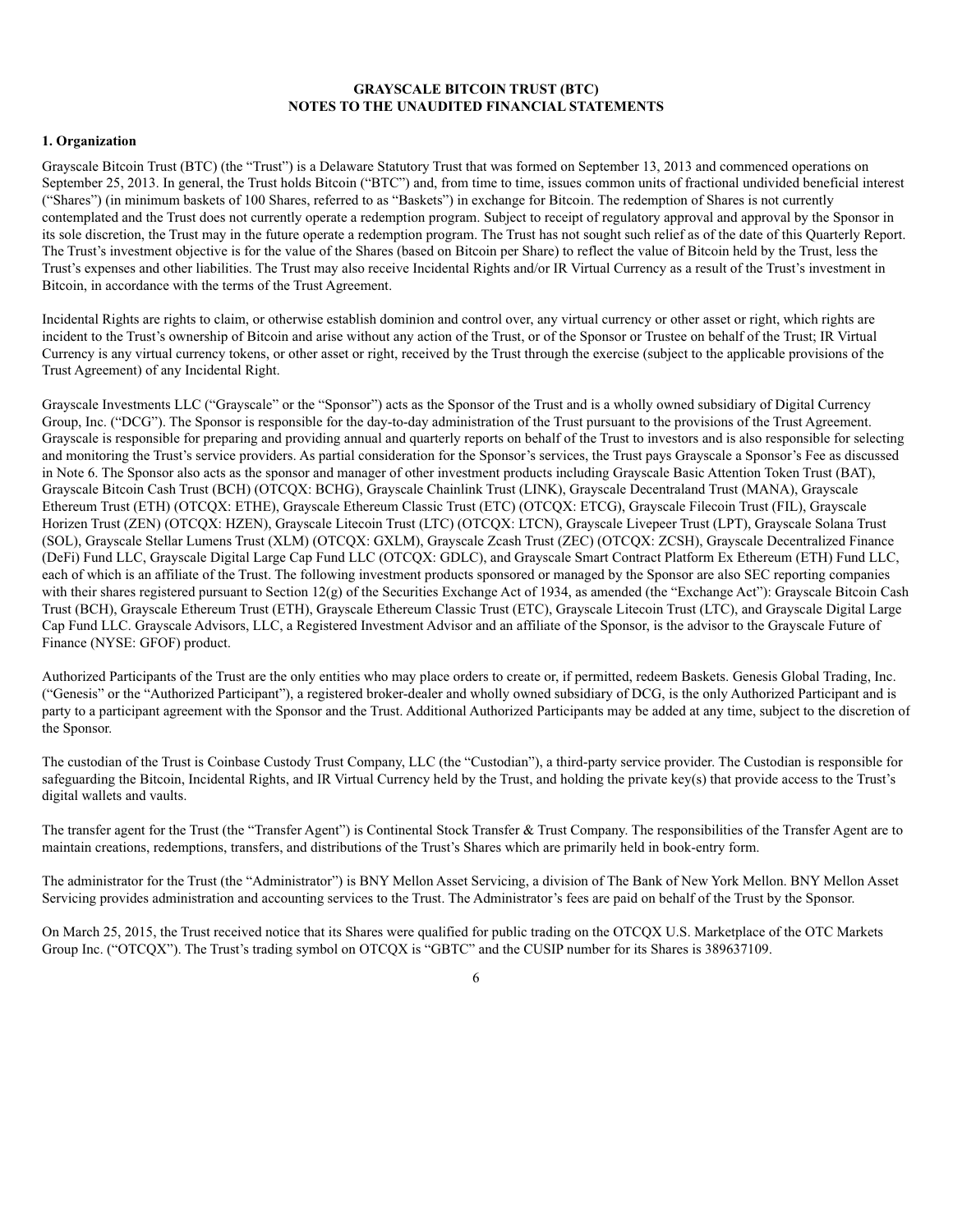#### **2. Summary of Significant Accounting Policies**

In the opinion of management of the Sponsor of the Trust, all adjustments (which include normal recurring adjustments) necessary to present fairly the financial position as of March 31, 2022 and December 31, 2021 and results of operations for the three months ended March 31, 2022 and 2021 have been made. The results of operations for the periods presented are not necessarily indicative of the results of operations expected for the full year. These unaudited financial statements should be read in conjunction with the audited financial statements for the year ended December 31, 2021 included in the Company's Annual Report on Form 10-K.

The following is a summary of significant accounting policies followed by the Trust:

The financial statements have been prepared in accordance with generally accepted accounting principles in the United States ("GAAP"). The Trust qualifies as an investment company for accounting purposes pursuant to the accounting and reporting guidance under Financial Accounting Standards Board ("FASB") Accounting Standards Codification ("ASC") Topic 946, Financial Services – Investment Companies. The Trust uses fair value as its method of accounting for Bitcoin in accordance with its classification as an investment company for accounting purposes. The Trust is not a registered investment company under the Investment Company Act of 1940. GAAP requires management to make estimates and assumptions that affect the reported amounts in the financial statements and accompanying notes. Actual results could differ from those estimates and these differences could be material.

The Trust conducts its transactions in Bitcoin, including receiving Bitcoin for the creation of Shares and delivering Bitcoin for the redemption of Shares and for the payment of the Sponsor's Fee. At this time, the Trust is not accepting redemption requests from shareholders. Since its inception, the Trust has not held cash or cash equivalents.

#### **Principal Market and Fair Value Determination**

To determine which market is the Trust's principal market (or in the absence of a principal market, the most advantageous market) for purposes of calculating the Trust's net asset value ("NAV"), the Trust follows ASC 820-10, which outlines the application of fair value accounting. ASC 820-10 determines fair value to be the price that would be received for Bitcoin in a current sale, which assumes an orderly transaction between market participants on the measurement date. ASC 820-10 requires the Trust to assume that Bitcoin is sold in its principal market to market participants or, in the absence of a principal market, the most advantageous market. Market participants are defined as buyers and sellers in the principal or most advantageous market that are independent, knowledgeable, and willing and able to transact.

The Trust only receives Bitcoin from the Authorized Participant and does not itself transact on any Digital Asset Markets. Therefore, the Trust looks to the Authorized Participant when assessing entity-specific and market-based volume and level of activity for Digital Asset Markets. The Authorized Participant transacts in a Brokered Market, a Dealer Market, Principal-to-Principal Markets and Exchange Markets, each as defined in the FASB ASC Master Glossary (collectively, "Digital Asset Markets"). The Authorized Participant, as a related party of the Sponsor, provides information about the Digital Asset Markets on which it transacts to the Trust.

In determining which of the eligible Digital Asset Markets is the Trust's principal market, the Trust reviews these criteria in the following order:

First, the Trust reviews a list of Digital Asset Markets and excludes any Digital Asset Markets that are non-accessible to the Trust and the Authorized Participant. The Trust or the Authorized Participant does not have access to Digital Asset Exchange Markets that do not have a BitLicense and has access only to non-Digital Asset Exchange Markets that the Authorized Participant reasonably believes are operating in compliance with applicable law, including federal and state licensing requirements, based upon information and assurances provided to it by each market.

Second, the Trust sorts the remaining Digital Asset Markets from high to low by entity-specific and market-based volume and level of activity of Bitcoin traded on each Digital Asset Market in the trailing twelve months.

Third, the Trust then reviews intra-day pricing fluctuations and the degree of variances in price on Digital Asset Markets to identify any material notable variances that may impact the volume or price information of a particular Digital Asset Market.

Fourth, the Trust then selects a Digital Asset Market as its principal market based on the highest market-based volume, level of activity and price stability in comparison to the other Digital Asset Markets on the list. Based on information reasonably available to the Trust, Exchange Markets have the greatest volume and level of activity for the asset. The Trust therefore looks to accessible Exchange Markets as opposed to the Brokered Market, Dealer Market and Principal-to-Principal Markets to determine its principal market. As a result of the analysis, an Exchange Market has been selected as the Trust's principal market.

The Trust determines its principal market (or in the absence of a principal market the most advantageous market) annually and conducts a quarterly analysis to determine (i) if there have been recent changes to each Digital Asset Market's trading volume and level of activity in the trailing twelve months, (ii) if any Digital Asset Markets have developed that the Trust has access to, or (iii) if recent changes to each Digital Asset Market's price stability have occurred that would materially impact the selection of the principal market and necessitate a change in the Trust's determination of its principal market.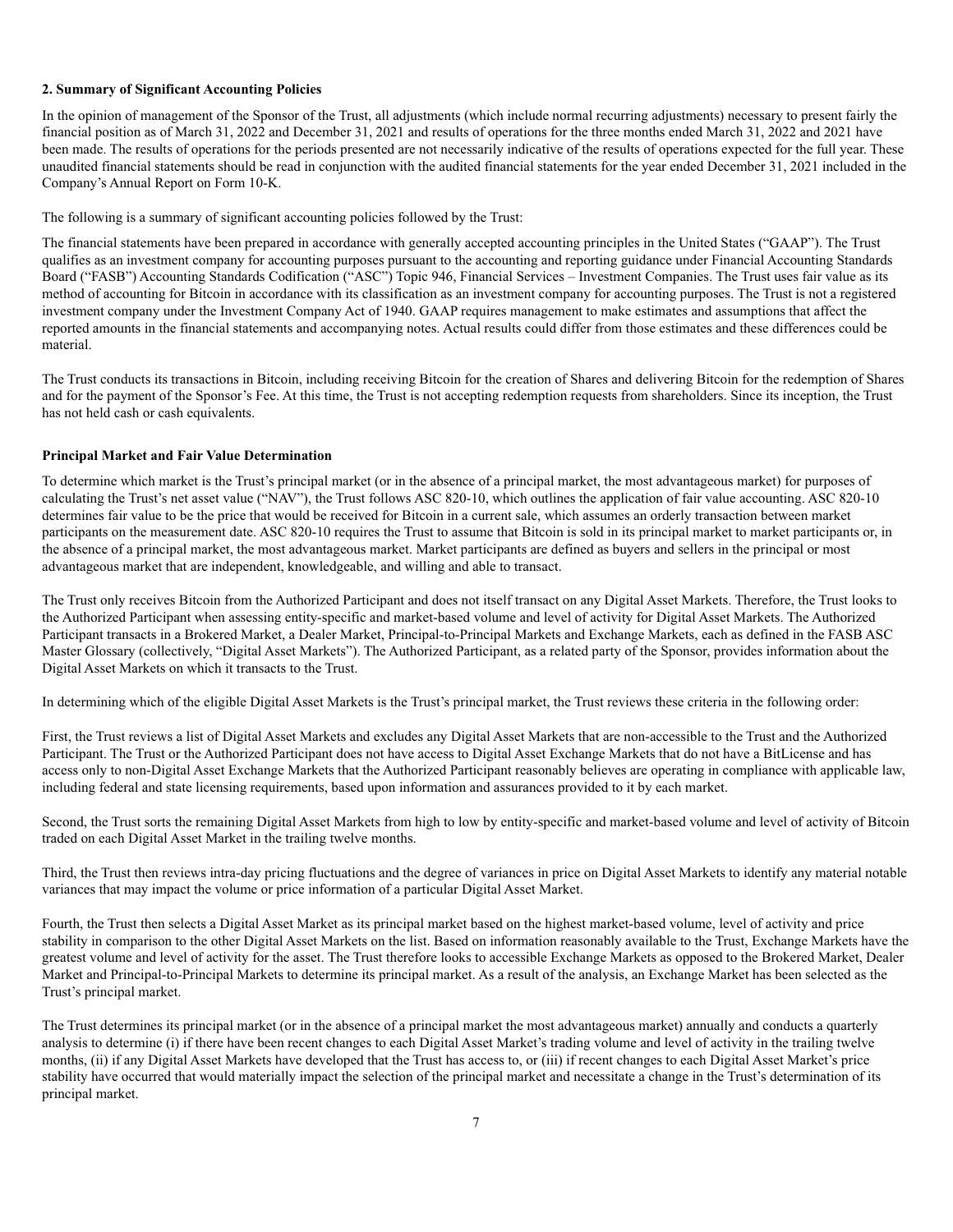The cost basis of the investment in Bitcoin recorded by the Trust for financial reporting purposes is the fair value of Bitcoin at the time of transfer. The cost basis recorded by the Trust may differ from proceeds collected by the Authorized Participant from the sale of the corresponding Shares to investors.

#### **Investment Transactions and Revenue Recognition**

The Trust considers investment transactions to be the receipt of Bitcoin for Share creations and the delivery of Bitcoin for Share redemptions or for payment of expenses in Bitcoin. At this time, the Trust is not accepting redemption requests from shareholders. The Trust records its investment transactions on a trade date basis and changes in fair value are reflected as net change in unrealized appreciation or depreciation on investments. Realized gains and losses are calculated using the specific identification method. Realized gains and losses are recognized in connection with transactions including settling obligations for the Sponsor's Fee in Bitcoin.

#### **Fair Value Measurement**

Fair value is defined as the price that would be received to sell an asset or paid to transfer a liability (i.e., the 'exit price') in an orderly transaction between market participants at the measurement date.

GAAP utilizes a fair value hierarchy for inputs used in measuring fair value that maximizes the use of observable inputs and minimizes the use of unobservable inputs by requiring that the most observable inputs be used when available. Observable inputs are those that market participants would use in pricing the asset or liability based on market data obtained from sources independent of the Trust. Unobservable inputs reflect the Trust's assumptions about the inputs market participants would use in pricing the asset or liability developed based on the best information available in the circumstances.

The fair value hierarchy is categorized into three levels based on the inputs as follows:

- Level 1 Valuations based on unadjusted quoted prices in active markets for identical assets or liabilities that the Trust has the ability to access. Since valuations are based on quoted prices that are readily and regularly available in an active market, these valuations do not entail a significant degree of judgment.
- Level 2 Valuations based on quoted prices in markets that are not active or for which significant inputs are observable, either directly or indirectly.
- Level 3 Valuations based on inputs that are unobservable and significant to the overall fair value measurement.

The availability of valuation techniques and observable inputs can vary by investment. To the extent that valuations are based on sources that are less observable or unobservable in the market, the determination of fair value requires more judgment. Fair value estimates do not necessarily represent the amounts that may be ultimately realized by the Trust.

|                                                    |                                | <b>Fair Value Measurement Using</b> |                                                |         |  |
|----------------------------------------------------|--------------------------------|-------------------------------------|------------------------------------------------|---------|--|
| (Amounts in thousands)<br><b>March 31, 2022</b>    | <b>Amount at Fair</b><br>Value | Level 1                             | Level 2                                        | Level 3 |  |
| Assets                                             |                                |                                     |                                                |         |  |
| Investment in Bitcoin                              | \$29,255,830                   | \$29,255,830                        | S                                              |         |  |
|                                                    |                                |                                     |                                                |         |  |
| (Amounts in thousands)<br><b>December 31, 2021</b> | <b>Amount at Fair</b><br>Value | Level 1                             | <b>Fair Value Measurement Using</b><br>Level 2 | Level 3 |  |
| Assets                                             |                                |                                     |                                                |         |  |

#### **3. Fair Value of Bitcoin**

Bitcoin is held by the Custodian on behalf of the Trust and is carried at fair value. As of March 31, 2022 and December 31, 2021 the Trust held 641,637.82510544 and 644,809.96863835 Bitcoin, respectively.

The Trust determined the fair value per Bitcoin to be \$45,595.55 and \$45,867.86 on March 31, 2022 and December 31, 2021, respectively, using the price provided at 4:00 p.m., New York time, by the Digital Asset Exchange Market considered to be the Trust's principal market (Coinbase Pro).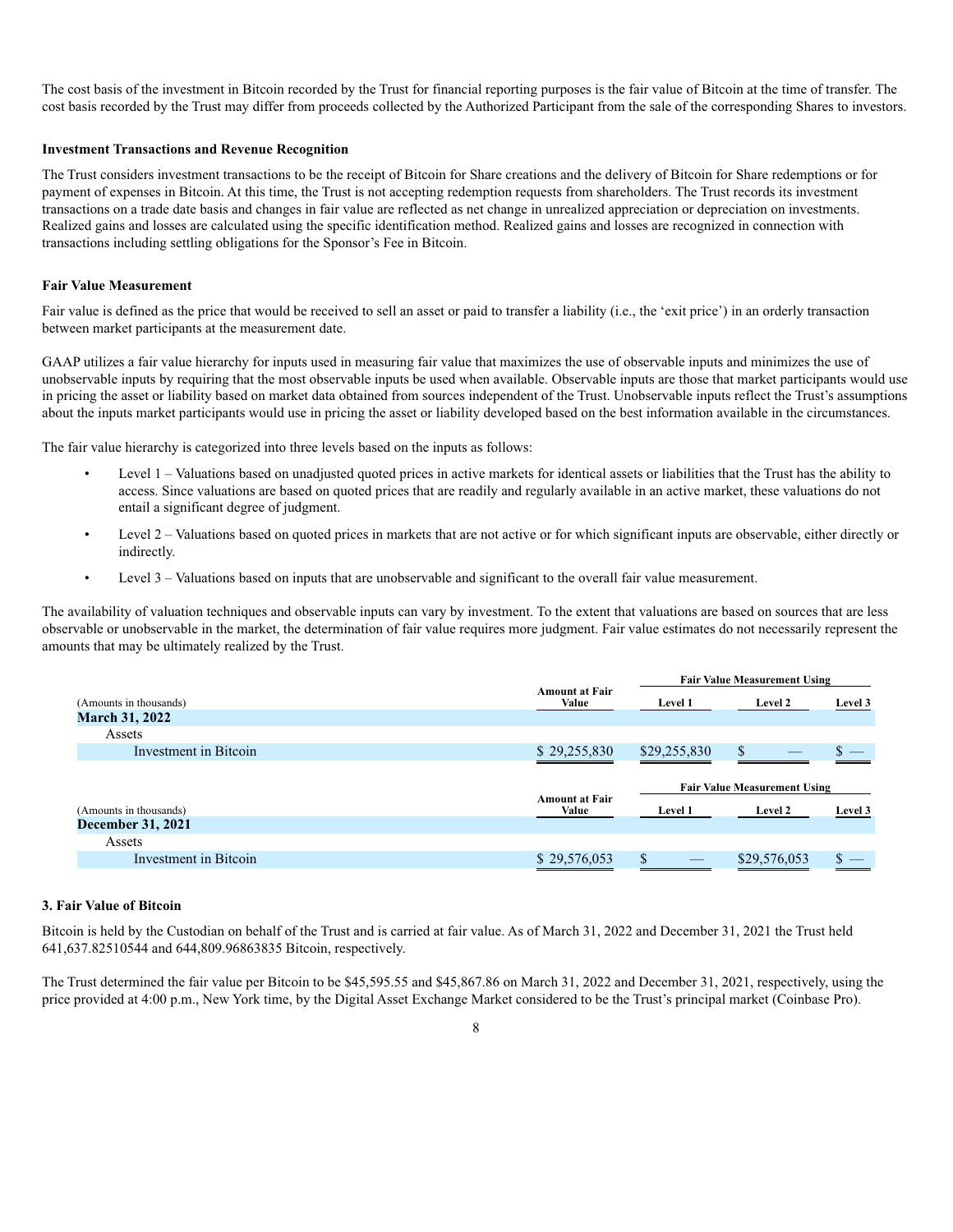The following represents the changes in quantity of Bitcoin and the respective fair value:

| (Amounts in thousands, except Bitcoin amounts)                 | <b>Bitcoin</b>    | <b>Fair Value</b> |
|----------------------------------------------------------------|-------------------|-------------------|
| Beginning balance as of January 1, 2021                        | 607,039.48515191  | \$17,716,478      |
| Bitcoin contributed                                            | 50,738.88950472   | 1,905,227         |
| Bitcoin distributed for Sponsor's Fee, related party           | (12,968,40601828) | (615, 420)        |
| Net change in unrealized appreciation on investment in Bitcoin |                   | 10,099,600        |
| Net realized gain on investment in Bitcoin                     |                   | 470,168           |
| Ending balance as of December 31, 2021                         | 644,809.96863835  | \$29,576,053      |
|                                                                |                   |                   |
| (Amounts in thousands, except Bitcoin amounts)                 | <b>Bitcoin</b>    | <b>Fair Value</b> |
| Beginning balance as of January 1, 2022                        | 644,809.96863835  | \$29,576,053      |
| Bitcoin contributed                                            |                   |                   |
| Bitcoin distributed for Sponsor's Fee, related party           | (3,172,14353291)  | (131, 025)        |
| Net change in unrealized depreciation on investment in Bitcoin |                   | (284, 294)        |
| Net realized gain on investment in Bitcoin                     |                   | 95,096            |
| Ending balance as of March 31, 2022                            | 641,637.82510544  | \$29,255,830      |

#### **4. Creations and Redemptions of Shares**

At March 31, 2022 and December 31, 2021, there were an unlimited number of Shares authorized by the Trust. The Trust creates (and, should the Trust commence a redemption program, redeems) Shares from time to time, but only in one or more Baskets. The creation and redemption of Baskets on behalf of investors are made by the Authorized Participant in exchange for the delivery of Bitcoin to the Trust or the distribution of Bitcoin by the Trust. The number of Bitcoin required for each creation Basket or redemption Basket is determined by dividing (x) the number of Bitcoin owned by the Trust at 4:00 p.m., New York time, on such trade date of a creation or redemption order, after deducting the number of Bitcoin representing the U.S. dollar value of accrued but unpaid fees and expenses of the Trust, by (y) the number of Shares outstanding at such time and multiplying the quotient obtained by 100. Each Share represented approximately 0.0009 of one Bitcoin at both March 31, 2022 and December 31, 2021. The decrease in the number of Bitcoin represented by each Share is primarily a result of the periodic withdrawal of Bitcoin to pay the Sponsor's Fee.

The cost basis of investments in Bitcoin recorded by the Trust is the fair value of Bitcoin, as determined by the Trust, at 4:00 p.m., New York time, on the date of transfer to the Trust by the Authorized Participant based on the creation Baskets. The cost basis recorded by the Trust may differ from proceeds collected by the Authorized Participant from the sale of each Share to investors. The Authorized Participant may realize significant profits buying, selling, creating, and, if permitted, redeeming Shares as a result of changes in the value of Shares or Bitcoin.

Effective October 28, 2014, the Trust suspended its redemption program, in which shareholders were permitted to request the redemption of their Shares through Genesis, the sole Authorized Participant at the time out of concern that the redemption program was in violation of Regulation M under the Exchange Act, resulting in a settlement reached with the Securities Exchange Commission ("SEC"). At this time, the Trust is not operating a redemption program and is not accepting redemption requests. Subject to receipt of regulatory approval and approval by the Sponsor in its sole discretion, the Trust may in the future operate a redemption program. On October 19, 2021, NYSE Arca, Inc. ("NYSE Arca") filed an application with the SEC pursuant to Rule 19b-4 under the Exchange Act to list the Shares of the Trust on NYSE Arca. As of the date of this Quarterly Report, the NYSE Arca 19b-4 application has not been approved by the SEC and the Trust has not sought relief from the SEC under Regulation M to operate an ongoing redemption program, and neither the Sponsor nor the Trust makes any representation as to if or when such approval and relief will be obtained.

# **5. Income Taxes**

As of January 1, 2016, an amendment to the Trust Agreement was made to ensure that the Trust Agreement was consistent with the treatment of the Trust as a grantor trust. On February 9, 2017, the Court of Chancery of the State of Delaware ordered that the Original Trust Agreement be reformed so that the amendments made are retroactive to the original date of execution of the Trust Agreement. On September 11, 2017, the Trust received a private letter ruling from the IRS in which the IRS concluded, based on the facts at that time, that the Trust qualified as a grantor trust for U.S. federal income tax purposes as of the date of the private letter ruling. Furthermore, as of October 24, 2017, amendments to the Trust Agreement were made to permit the Trust to hold rights to acquire, or otherwise establish, dominion and control over, Incidental Rights and IR Virtual Currency in a manner consistent with the Trust's continued treatment as a grantor trust for U.S. federal income tax purposes.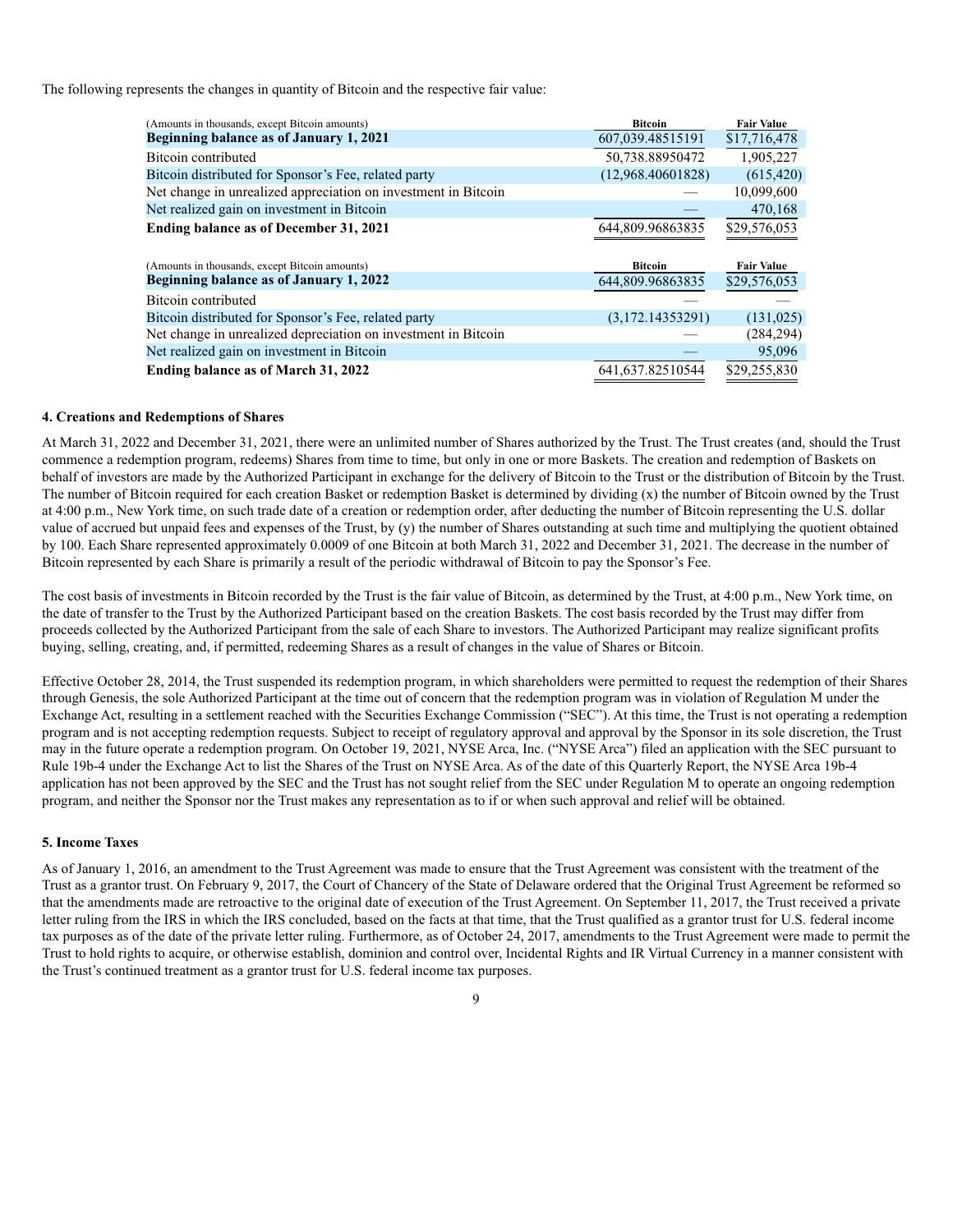Accordingly, the Sponsor takes the position that the Trust is properly treated as a grantor trust for U.S. federal income tax purposes. Assuming that the Trust is a grantor trust, the Trust will not be subject to U.S. federal income tax. Rather, if the Trust is a grantor trust, each beneficial owner of Shares will be treated as directly owning its pro rata Share of the Trust's assets and a pro rata portion of the Trust's income, gain, losses and deductions will "flow through" to each beneficial owner of Shares.

If the Trust were not properly classified as a grantor trust, the Trust might be classified as a partnership for U.S. federal income tax purposes. However, due to the uncertain treatment of digital assets, including forks, airdrops and similar occurrences for U.S. federal income tax purposes, there can be no assurance in this regard. If the Trust were classified as a partnership for U.S. federal income tax purposes, the tax consequences of owning Shares generally would not be materially different from the tax consequences described herein, although there might be certain differences, including with respect to timing. In addition, tax information reports provided to beneficial owners of Shares would be made in a different form. If the Trust were not classified as either a grantor trust or a partnership for U.S. federal income tax purposes, it would be classified as a corporation for such purposes. In that event, the Trust would be subject to entity-level U.S. federal income tax (currently at the rate of 21%) on its net taxable income and certain distributions made by the Trust to shareholders would be treated as taxable dividends to the extent of the Trust's current and accumulated earnings and profits.

In accordance with GAAP, the Trust has defined the threshold for recognizing the benefits of tax return positions in the financial statements as "more-likely-than-not" to be sustained by the applicable taxing authority and requires measurement of a tax position meeting the "more-likely-than-not" threshold, based on the largest benefit that is more than 50% likely to be realized. Tax positions not deemed to meet the "more-likely-than-not" threshold are recorded as a tax benefit or expense in the current period. As of, and during the periods ended March 31, 2022 and December 31, 2021, the Trust did not have a liability for any unrecognized tax amounts. However, the Sponsor's conclusions concerning its determination of "more-likely-than-not" tax positions may be subject to review and adjustment at a later date based on factors including, but not limited to, further implementation guidance, and on-going analyses of and changes to tax laws, regulations and interpretations thereof.

The Sponsor of the Trust has evaluated whether or not there are uncertain tax positions that require financial statement recognition and has determined that no reserves for uncertain tax positions related to federal, state and local income taxes existed as of March 31, 2022 or December 31, 2021.

#### **6. Related Parties**

The Trust considers the following entities, their directors, and employees to be related parties of the Trust: DCG, Genesis, Grayscale and CoinDesk Indices, Inc. As of March 31, 2022 and December 31, 2021, 30,245,514 and 25,327,433 Shares of the Trust were held by related parties of the Trust, respectively.

The Sponsor's parent, an affiliate of the Trust, holds a minority interest in Coinbase, Inc., the parent company of the Custodian, that represents less than 1.0% of Coinbase Inc.'s ownership.

In accordance with the Trust Agreement governing the Trust, the Trust pays a fee to the Sponsor, calculated as 2.0% of the aggregate value of the Trust's assets, less its liabilities (which include any accrued but unpaid expenses up to, but excluding, the date of calculation), as calculated and published by the Sponsor or its delegates in the manner set forth in the Trust Agreement (the "Sponsor's Fee"). The Sponsor's Fee accrues daily in U.S. dollars and is payable in Bitcoin, monthly in arrears. The amount of Bitcoin payable in respect of each daily U.S. dollar accrual will be determined by reference to the same U.S. dollar value of Bitcoin used to determine such accrual. For purposes of these financial statements, the U.S. dollar value of Bitcoin is determined by reference to the Digital Asset Exchange Market that the Trust considers its principal market as of 4:00 p.m., New York time, on each valuation date. The Trust held no Incidental Rights or IR Virtual Currency as of March 31, 2022 and December 31, 2021. No Incidental Rights or IR Virtual Currencies have been distributed in payment of the Sponsor's Fee during the three months ended March 31, 2022 and 2021.

As partial consideration for receipt of the Sponsor's Fee, the Sponsor is obligated under the Trust Agreement to assume and pay all fees and other expenses incurred by the Trust in the ordinary course of its affairs, excluding taxes, but including marketing fees; administrator fees, if any; custodian fees; transfer agent fees; trustee fees; the fees and expenses related to the listing, quotation or trading of the Shares on any secondary market (including customary legal, marketing and audit fees and expenses) in an amount up to \$600,000 in any given fiscal year; ordinary course legal fees and expenses; audit fees; regulatory fees, including, if applicable, any fees relating to the registration of the Shares under the Securities Act or the Exchange Act; printing and mailing costs; the costs of maintaining the Trust's website and applicable license fees (the "Sponsor-paid Expenses"), provided that any expense that qualifies as an Additional Trust Expense will be deemed to be an Additional Trust Expense and not a Sponsor-paid Expense.

The Trust may incur certain extraordinary, non-recurring expenses that are not Sponsor-paid Expenses, including, but not limited to, taxes and governmental charges, expenses and costs of any extraordinary services performed by the Sponsor (or any other service provider) on behalf of the Trust to protect the Trust or the interests of shareholders (including in connection with any Incidental Rights and any IR Virtual Currency), any indemnification of the Custodian or other agents, service providers or counterparties of the Trust, the fees and expenses related to the listing, quotation or trading of the Shares on any secondary market (including legal, marketing and audit fees and expenses) to the extent exceeding \$600,000 in any given fiscal year and extraordinary legal fees and expenses, including any legal fees and expenses incurred in connection with litigation, regulatory enforcement or investigation matters (collectively "Additional Trust Expenses"). In such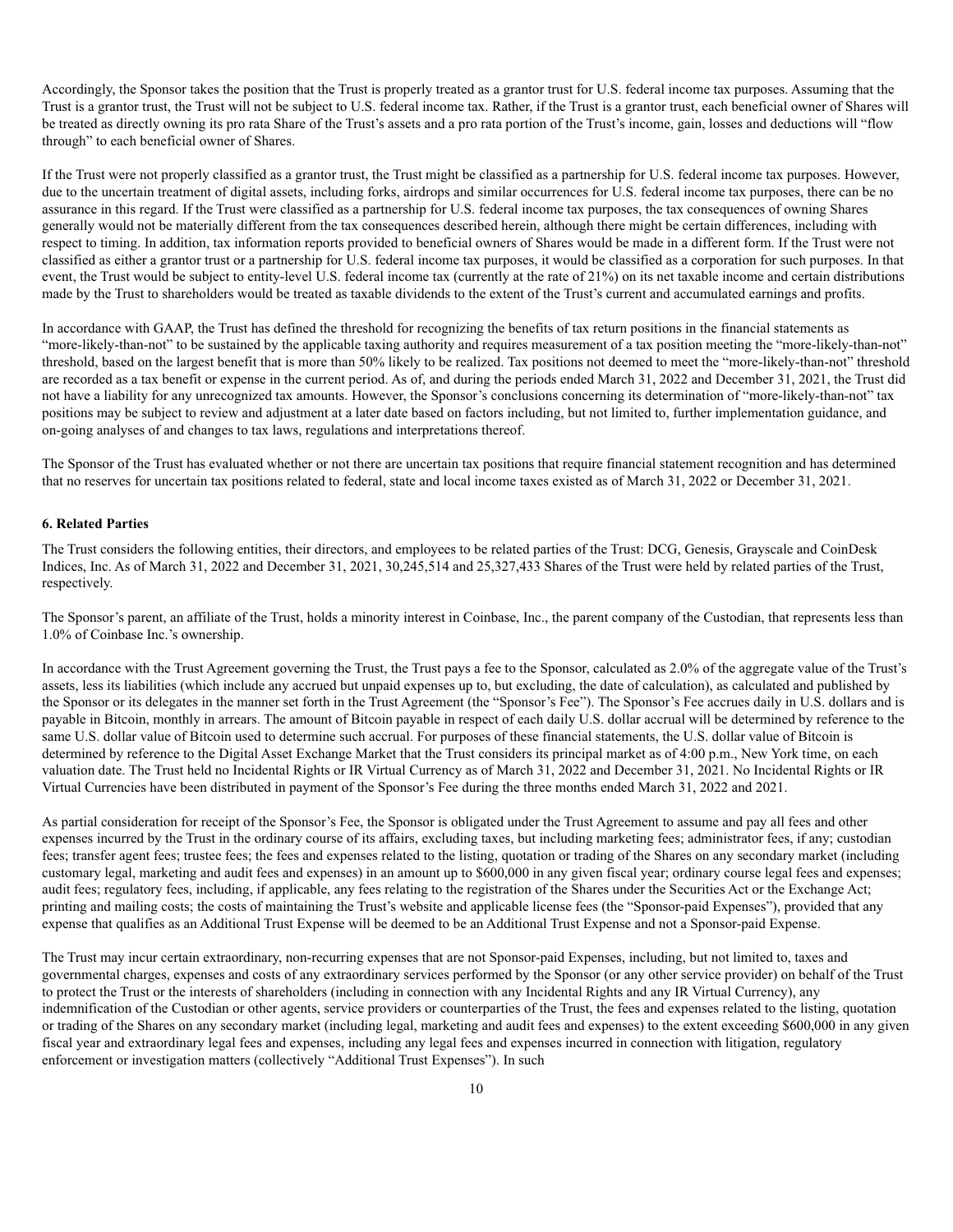circumstances, the Sponsor or its delegate (i) will instruct the Custodian to withdraw from the Digital Asset Account Bitcoins, Incidental Rights and/or IR Virtual Currency in such quantity as may be necessary to permit payment of such Additional Trust Expenses and (ii) may either (x) cause the Trust (or its delegate) to convert such Bitcoins, Incidental Rights and/or IR Virtual Currency into U.S. dollars or other fiat currencies at the Actual Exchange Rate or (y) cause the Trust (or its delegate) to deliver such Bitcoins, Incidental Rights and/or IR Virtual Currency in kind in satisfaction of such Additional Trust Expenses.

For the three months ended March 31, 2022 and 2021, the Trust incurred Sponsor's Fees of \$131,024,620 and \$144,299,795, respectively. As of March 31, 2022 and December 31, 2021, there were no accrued and unpaid Sponsor's Fees. In addition, the Sponsor may pay Additional Trust Expenses on behalf of the Trust, which are reimbursable by the Trust to the Sponsor. For the three months ended March 31, 2022 and 2021 the Sponsor did not pay any Additional Trust Expenses on behalf of the Trust.

On March 10, 2021, the Board of the Sponsor (the "Board") approved the purchase by DCG, the parent company of the Sponsor, of up to \$250 million worth of Shares of the Trust. Subsequently, DCG authorized such purchase. On April 30, 2021, the Board approved the purchase by DCG of up to \$750 million worth of Shares of the Trust. This increased DCG's prior authorization to purchase up to \$250 million worth of Shares by \$500 million. On October 20, 2021, the Board of the Sponsor approved the purchase by DCG, the parent company of the Sponsor, of up to \$1 billion worth of Shares of the Trust. Subsequently, DCG authorized such purchase. This increased DCG's prior authorization to purchase up to \$750 million worth of Shares by \$250 million. On March 2, 2022, the Board approved the purchase by DCG of up to an aggregate total of \$200 million worth of Shares of the Trust and shares of any of the following five investment products the Sponsor also acts as the sponsor and manager of, including Grayscale Bitcoin Cash Trust (BCH) (OTCQX: BCHG), Grayscale Digital Large Cap Fund LLC (OTCQX: GDLC), Grayscale Ethereum Trust (ETH) (OTCQX: ETHE), Grayscale Ethereum Classic Trust (ETC) (OTCQX: ETCG), and Grayscale Stellar Lumens Trust (XLM) (OTCQX: GXLM). This increased DCG's prior authorization to purchase up to \$1 billion worth of Shares by up to a maximum of \$200 million. The Share purchase authorization does not obligate DCG to acquire any specific number of Shares in any period, and may be expanded, extended, modified, or discontinued at any time. From March 10, 2021 through March 31, 2022, DCG has purchased a total of \$750.1 million worth of Shares of the Trust.

# **7. Risks and Uncertainties**

The Trust is subject to various risks including market risk, liquidity risk, and other risks related to its concentration in a single asset, Bitcoin. Investing in Bitcoin is currently highly speculative and volatile.

The net asset value of the Trust relates primarily to the value of Bitcoin held by the Trust, and fluctuations in the price of Bitcoin could materially and adversely affect an investment in the Shares of the Trust. The price of Bitcoin has a limited history. During such history, Bitcoin prices have been volatile and subject to influence by many factors, including the levels of liquidity. If Digital Asset Markets continue to experience significant price fluctuations, the Trust may experience losses. Several factors may affect the price of Bitcoin, including, but not limited to, global Bitcoin supply and demand, theft of Bitcoin from global exchanges or vaults, competition from other forms of digital currency or payment services, global or regional political, economic or financial conditions, and other unforeseen events and situations.

The Bitcoin held by the Trust are commingled and the Trust's shareholders have no specific rights to any specific Bitcoin. In the event of the insolvency of the Trust, its assets may be inadequate to satisfy a claim by its shareholders.

There is currently no clearing house for Bitcoin, nor is there a central or major depository for the custody of Bitcoin. There is a risk that some or all of the Trust's Bitcoin could be lost or stolen. There can be no assurance that the Custodian will maintain adequate insurance or that such coverage will cover losses with respect to the Trust's Bitcoin. Further, transactions in Bitcoin are irrevocable. Stolen or incorrectly transferred Bitcoin may be irretrievable. As a result, any incorrectly executed Bitcoin transactions could adversely affect an investment in the Shares.

The Securities and Exchange Commission (the "SEC") has stated that certain digital assets may be considered "securities" under the federal securities laws. The test for determining whether a particular digital asset is a "security" is complex and difficult to apply, and the outcome is difficult to predict. Public, though non-binding, statements by senior officials at the SEC have indicated that the SEC did not consider Bitcoin or Ethereum to be securities, and does not currently consider Bitcoin to be a security. The SEC staff also provided informal assurances to a handful of promoters that their digital assets are not securities. On the other hand, the SEC has brought enforcement actions against the promoters of several other digital assets on the basis that the digital assets in question are securities.

If Bitcoin is determined to be a "security" under federal or state securities laws by the SEC or any other agency, or in a proceeding in a court of law or otherwise, it may have material adverse consequences for Bitcoin. For example, it may become more difficult for Bitcoin to be traded, cleared and custodied as compared to other digital assets that are not considered to be securities, which could, in turn, negatively affect the liquidity and general acceptance of Bitcoin and cause users to migrate to other digital assets. As such, any determination that Bitcoin is a security under federal or state securities laws may adversely affect the value of Bitcoin and, as a result, an investment in the Shares.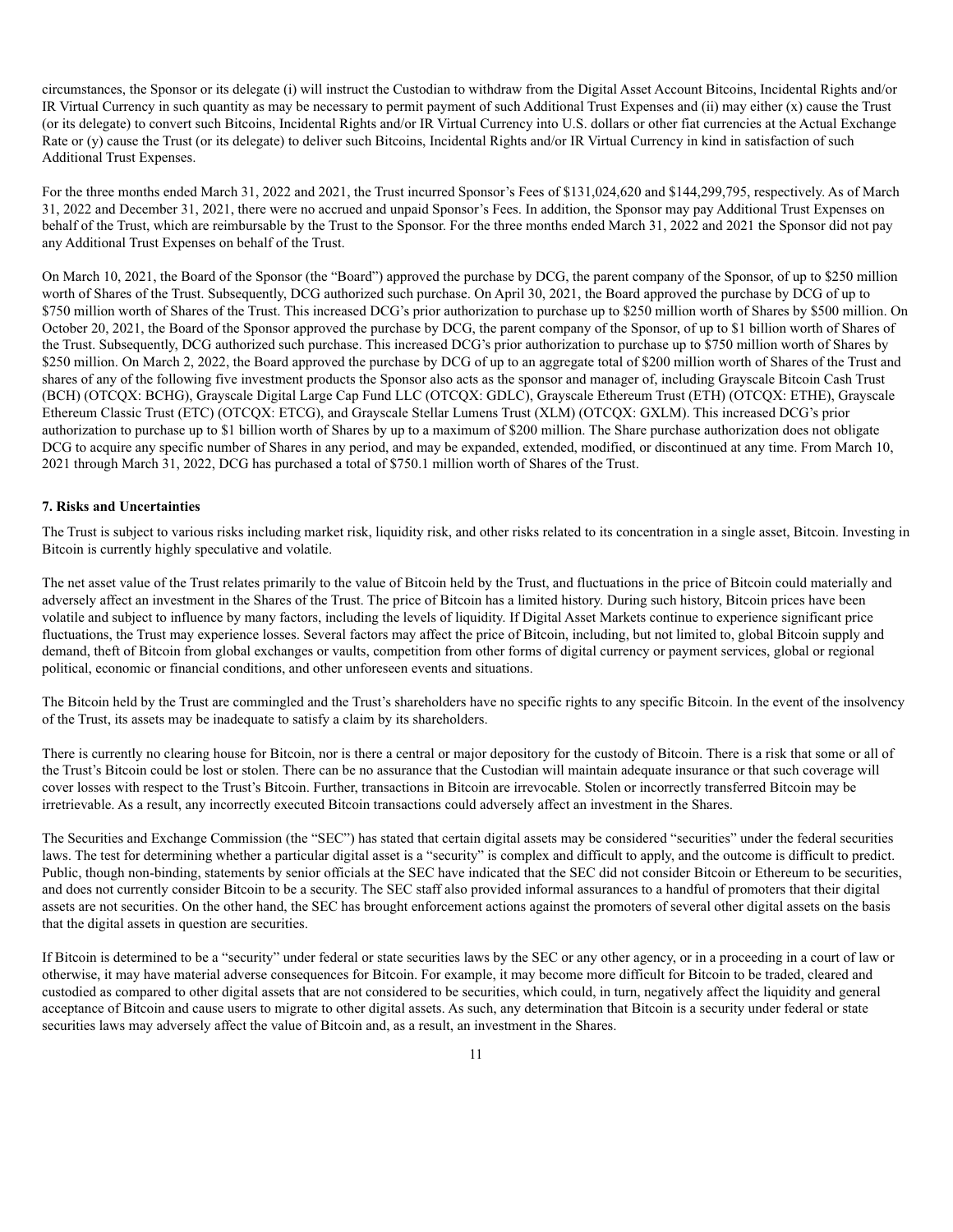To the extent that Bitcoin is determined to be a security, the Trust and the Sponsor may also be subject to additional regulatory requirements, including those under the Investment Company Act of 1940, and the Sponsor may be required to register as an investment adviser under the Investment Advisers Act of 1940. If the Sponsor determines not to comply with such additional regulatory and registration requirements, the Sponsor will terminate the Trust. Any such termination could result in the liquidation of the Trust's Bitcoin at a time that is disadvantageous to shareholders.

To the extent a private key required to access a Bitcoin address is lost, destroyed or otherwise compromised and no backup of the private keys are accessible, the Trust may be unable to access the Bitcoin controlled by the private key and the private key will not be capable of being restored by the Bitcoin Network. The processes by which Bitcoin transactions are settled are dependent on the peer-to-peer network, and as such, the Trust is subject to operational risk. A risk also exists with respect to previously unknown technical vulnerabilities, which may adversely affect the value of Bitcoin.

The Trust relies on third party service providers to perform certain functions essential to its operations. Any disruptions to the Trust's or the Trust's service providers' business operations resulting from business restrictions, quarantines or restrictions on the ability of personnel to perform their jobs as a result of the COVID-19 pandemic could have an adverse impact on the Trust's ability to access critical services and would be disruptive to the operation of the Trust.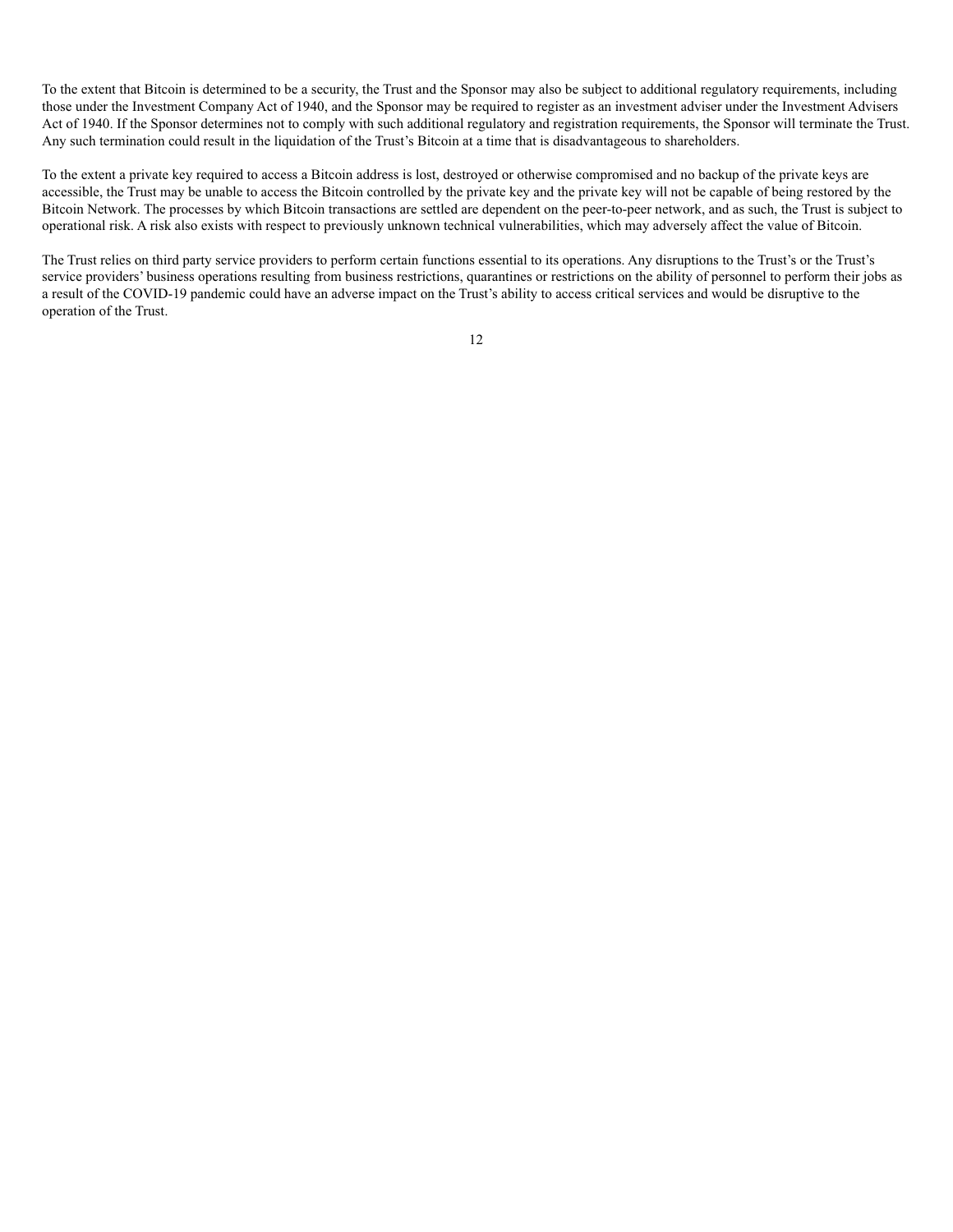#### **8. Financial Highlights Per Share Performance**

|                                                                   |    | Three Months Ended March 31.<br>2022<br>2021 |   |            |
|-------------------------------------------------------------------|----|----------------------------------------------|---|------------|
| <b>Per Share Data:</b>                                            |    |                                              |   |            |
| Net asset value, beginning of period                              | S. | 42.72                                        | S | 27.73      |
| Net increase (decrease) in net assets from investment operations: |    |                                              |   |            |
| Net investment loss                                               |    | (0.19)                                       |   | (0.21)     |
| Net realized and unrealized gain (loss)                           |    | (0.28)                                       |   | 27.88      |
| Net increase (decrease) in net assets resulting from operations   |    | (0.47)                                       |   | 27.67      |
| Net asset value, end of period                                    |    | 42.25                                        |   | 55.40      |
| Total return                                                      |    | $(1.10)\%$                                   |   | 99.78%     |
| Ratios to average net assets:                                     |    |                                              |   |            |
| Net investment loss                                               |    | $(2.00)\%$                                   |   | $(2.00)\%$ |
| <b>Expenses</b>                                                   |    | $(2.00)\%$                                   |   | $(2.00)\%$ |

Ratios of net investment loss and expenses to average net assets have been annualized.

An individual shareholder's return, ratios, and per Share performance may vary from those presented above based on the timing of Share transactions. The amount shown for a Share outstanding throughout the period may not correlate with the Statement of Operations for the period due to the number of Shares issued in Creations occurring at an operational value derived from an operating metric as defined in the Trust Agreement.

Total return is calculated assuming an initial investment made at the net asset value at the beginning of the period and assuming redemption on the last day of the period.

#### **9. Indemnifications**

In the normal course of business, the Trust enters into certain contracts that provide a variety of indemnities, including contracts with the Sponsor and affiliates of the Sponsor, DCG and its officers, directors, employees, subsidiaries and affiliates, and the Custodian as well as others relating to services provided to the Trust. The Trust's maximum exposure under these and its other indemnities is unknown. However, no liabilities have arisen under these indemnities in the past and, while there can be no assurances in this regard, there is no expectation that any will occur in the future. Therefore, the Sponsor does not consider it necessary to record a liability in this regard.

#### **10. Subsequent Events**

As of the close of business on May 2, 2022, the fair value of Bitcoin determined in accordance with the Trust's accounting policy was \$38,542.10 per Bitcoin.

There are no known events that have occurred that require disclosure other than that which has already been disclosed in these notes to the financial statements.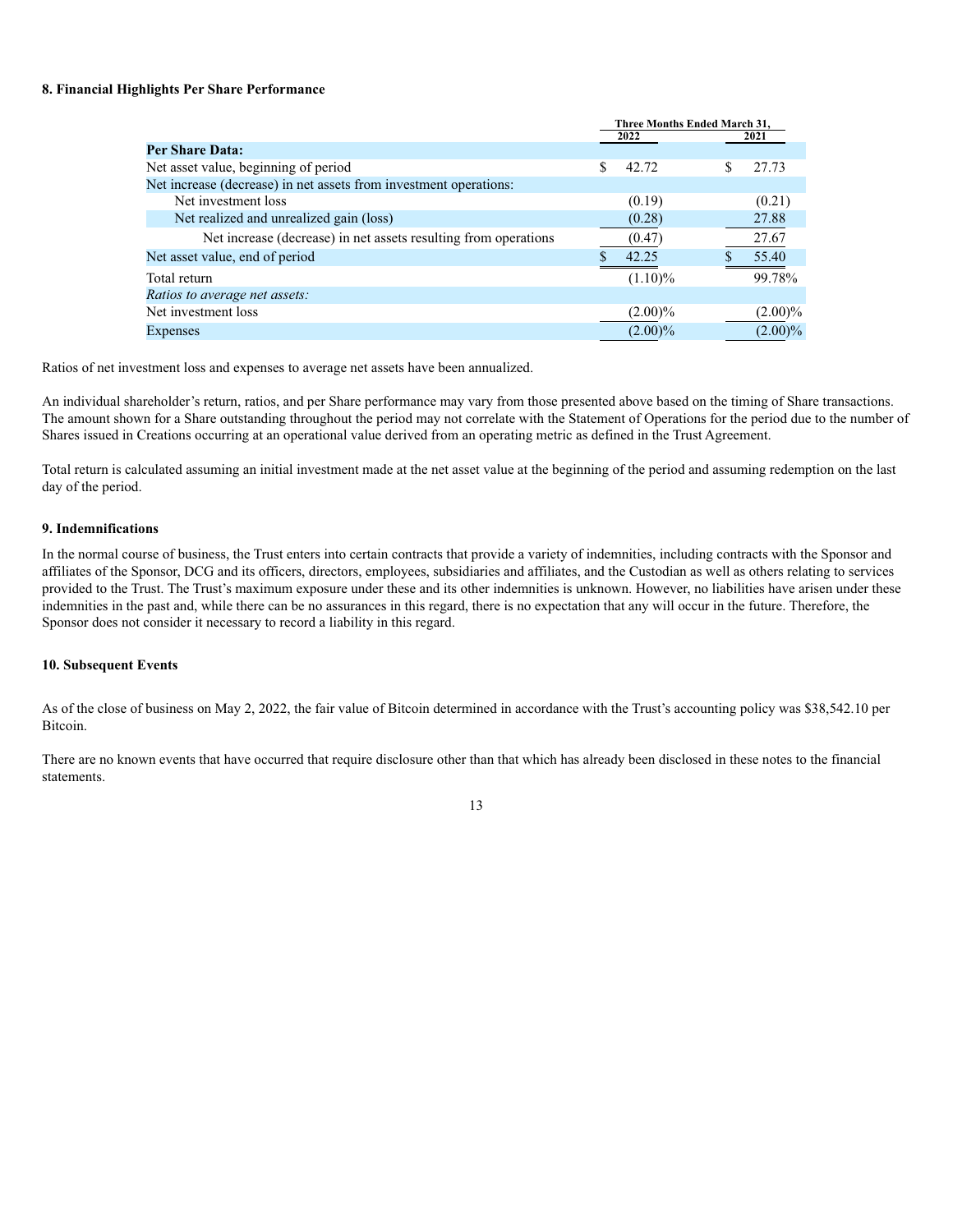#### **Item 2. Management's Discussion and Analysis of Financial Condition and Results of Operations**

*The following discussion and analysis of our financial condition and results of operations should be read together with, and is qualified in its entirety by reference to, our unaudited financial statements and related notes included elsewhere in this Quarterly Report, which have been prepared in accordance with generally accepted accounting principles in the United States ("U.S. GAAP"). The following discussion may contain forward-looking statements based on assumptions we believe to be reasonable. Our actual results could differ materially from those discussed in these forward-looking statements. Factors that could cause or contribute to these differences include, but are not limited to, those set forth under Part II, "Item 1A. Risk Factors" in this Quarterly Report or in "Part I, Item 1A. Risk Factors" and "Forward-Looking Statements" or other sections of our Annual Report on Form 10-K for the year ended December 31, 2021.*

#### **Trust Overview**

The Trust is a passive entity that is managed and administered by the Sponsor and does not have any officers, directors or employees. The Trust holds Bitcoins and, from time to time on a periodic basis, issues Creation Baskets in exchange for deposits of Bitcoins. As a passive investment vehicle, the Trust's investment objective is for the value of the Shares (based on Bitcoin per Share) to reflect the value of Bitcoins held by the Trust, determined by reference to the Index Price, less the Trust's expenses and other liabilities. To date, the Trust has not met its investment objective and the Shares quoted on OTCQX have not reflected the value of Bitcoins held by the Trust, less the Trust's expenses and other liabilities, but instead have traded at both premiums and discounts to such value, which at times have been substantial. The Trust is not managed like a business corporation or an active investment vehicle.

#### **Critical Accounting Policies and Estimates**

### *Investment Transactions and Revenue Recognition*

The Trust considers investment transactions to be the receipt of Bitcoin for Share creations and the delivery of Bitcoin for Share redemptions or for payment of expenses in Bitcoin. At this time, the Trust is not accepting redemption requests from shareholders. The Trust records its investment transactions on a trade date basis and changes in fair value are reflected as net change in unrealized appreciation or depreciation on investments. Realized gains and losses are calculated using the specific identification method. Realized gains and losses are recognized in connection with transactions including settling obligations for the Sponsor's Fee in Bitcoin.

#### *Principal Market and Fair Value Determination*

To determine which market is the Trust's principal market (or in the absence of a principal market, the most advantageous market) for purposes of calculating the Trust's NAV, the Trust follows Financial Accounting Standards Board ("FASB") Accounting Standards Codification ("ASC") 820-10, which outlines the application of fair value accounting. ASC 820-10 determines fair value to be the price that would be received for Bitcoin in a current sale, which assumes an orderly transaction between market participants on the measurement date. ASC 820-10 requires the Trust to assume that Bitcoin is sold in its principal market to market participants or, in the absence of a principal market, the most advantageous market. Market participants are defined as buyers and sellers in the principal or most advantageous market that are independent, knowledgeable, and willing and able to transact.

The Trust only receives Bitcoin from the Authorized Participant and does not itself transact on any Digital Asset Markets. Therefore, the Trust looks to the Authorized Participant when assessing entity-specific and market-based volume and level of activity for Digital Asset Markets. The Authorized Participant transacts in a Brokered Market, a Dealer Market, Principal-to-Principal Markets and Exchange Markets, each as defined in the FASB ASC Master Glossary. The Authorized Participant, as a related party of the Sponsor, provides information about the Digital Asset Markets on which it transacts to the Trust. In determining which of the eligible Digital Asset Markets is the Trust's principal market, the Trust reviews these criteria in the following order:

- First, the Trust reviews a list of Digital Asset Markets and excludes any Digital Asset Markets that are non-accessible to the Trust and the Authorized Participant(s). The Trust or the Authorized Participant does not have access to Digital Asset Exchanges that do not have a BitLicense and has access only to non-Digital Asset Exchange Markets that the Authorized Participant reasonably believes are operating in compliance with applicable law, including federal and state licensing requirements, based upon information and assurances provided to it by each market.
- Second, the Trust sorts the remaining Digital Asset Markets from high to low by entity-specific and market-based volume and activity of Bitcoin traded on each Digital Asset Market in the trailing twelve months.
- Third, the Trust then reviews intra-day pricing fluctuations and the degree of variances in price on Digital Asset Markets to identify any material notable variances that may impact the volume or price information of a particular Digital Asset Market.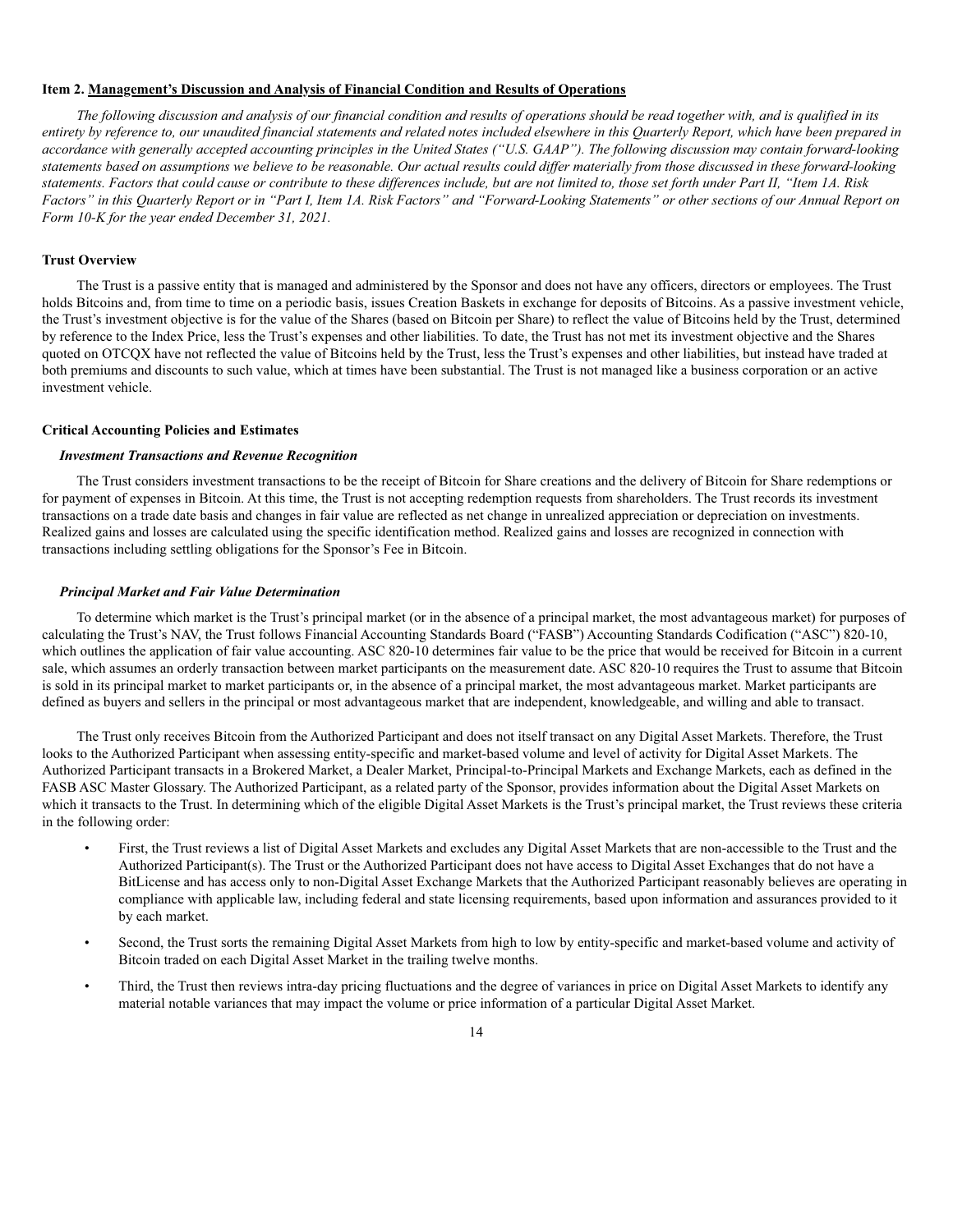• Fourth, the Trust then selects a Digital Asset Market as its principal market based on the highest market volume, activity and price stability in comparison to the other Digital Asset Markets on the list. Based on information reasonably available to the Trust, Exchange Markets have the greatest volume and level of activity for the asset. The Trust therefore looks to accessible Exchange Markets as opposed to the Brokered Market, Dealer Market and Principal-to-Principal Markets to determine its principal market. As a result of the aforementioned analysis, an Exchange Market has been selected as the Trust's principal market.

The Trust determines its principal market (or in the absence of a principal market the most advantageous market) annually and conducts a quarterly analysis to determine (i) if there have been recent changes to each Digital Asset Market's trading volume and level of activity in the trailing twelve months, (ii) if any Digital Asset Markets have developed that the Trust has access to, or (iii) if recent changes to each Digital Asset Market's price stability have occurred that would materially impact the selection of the principal market and necessitate a change in the Trust's determination of its principal market.

The cost basis of the investment in Bitcoin recorded by the Trust for financial reporting purposes is the fair value of Bitcoin at the time of transfer. The cost basis recorded by the Trust may differ from proceeds collected by the Authorized Participant from the sale of the corresponding Shares to investors.

#### *Investment Company Considerations*

The Trust is an investment company for GAAP purposes and follows accounting and reporting guidance in accordance with the FASB ASC Topic 946, Financial Services – Investment Companies. The Trust uses fair value as its method of accounting for Bitcoin in accordance with its classification as an investment company for accounting purposes. The Trust is not a registered investment company under the Investment Company Act of 1940. GAAP requires management to make estimates and assumptions that affect the reported amounts in the financial statements and accompanying notes. Actual results could differ from those estimates and these differences could be material.

#### **Review of Financial Results (unaudited)**

#### *Financial Highlights for the Three months ended March 31, 2022 and March 31, 2021*

**(All amounts in the following table and the subsequent paragraphs, except Share, per Share, Bitcoin and price of Bitcoin amounts, are in thousands)**

**Three Months Ended March 31,**

|                                                                  | Three Months Ended March 31. |              |
|------------------------------------------------------------------|------------------------------|--------------|
|                                                                  | 2022                         | 2021         |
| Net realized and unrealized gain (loss) on investment in Bitcoin | \$(189.198)                  | \$18,882,994 |
| Net increase (decrease) in net assets resulting from operations  | \$ (320, 223)                | \$18,738,694 |
| Net assets                                                       | \$29,255,830                 | \$38,360,399 |

Net realized and unrealized loss on investment in Bitcoin for the three months ended March 31, 2022 was \$(189,198) which includes a realized gain of \$95,096 on the transfer of Bitcoins to pay the Sponsor's Fee and net change in unrealized depreciation on investment in Bitcoin of \$(284,294). Net realized and unrealized loss on investment in Bitcoin for the period was driven by Bitcoin price depreciation from \$45,867.86 per Bitcoin as of December 31, 2021 to \$45,595.55 per Bitcoin as of March 31, 2022. Net decrease in net assets resulting from operations was \$(320,223) for the three months ended March 31, 2022, which consisted of the net realized and unrealized loss on investment in Bitcoin, less the Sponsor's Fee of \$131,025. Net assets decreased to \$29,255,830 at March 31, 2022, a 1% decrease for the period. The decrease in net assets resulted from the aforementioned Bitcoin price depreciation and by the withdrawal of approximately 3,172 Bitcoin to pay the foregoing Sponsor's Fee.

Net realized and unrealized gain on investment in Bitcoin for the three months ended March 31, 2021 was \$18,882,994 which includes a realized gain of \$109,934 on the transfer of Bitcoins to pay the Sponsor's Fee and net change in unrealized appreciation on investment in Bitcoin of \$18,773,060. Net realized and unrealized gain on investment in Bitcoin for the period was driven by Bitcoin price appreciation from \$29,185.05 per Bitcoin as of December 31, 2020 to \$58,601.27 per Bitcoin as of March 31, 2021. Net increase in net assets resulting from operations was \$18,738,694 for the three months ended March 31, 2021, which consisted of the net realized and unrealized gain on investment in Bitcoin, less the Sponsor's Fee of \$144,300. Net assets increased to \$38,360,399 at March 31, 2021, a 117% increase for the period. The increase in net assets resulted from the aforementioned Bitcoin price appreciation and the contribution of approximately 50,739 Bitcoin with a value of \$1,905,227 to the Trust in connection with Share creations during the period, partially offset by the withdrawal of approximately 3,178 Bitcoin to pay the foregoing Sponsor's Fee.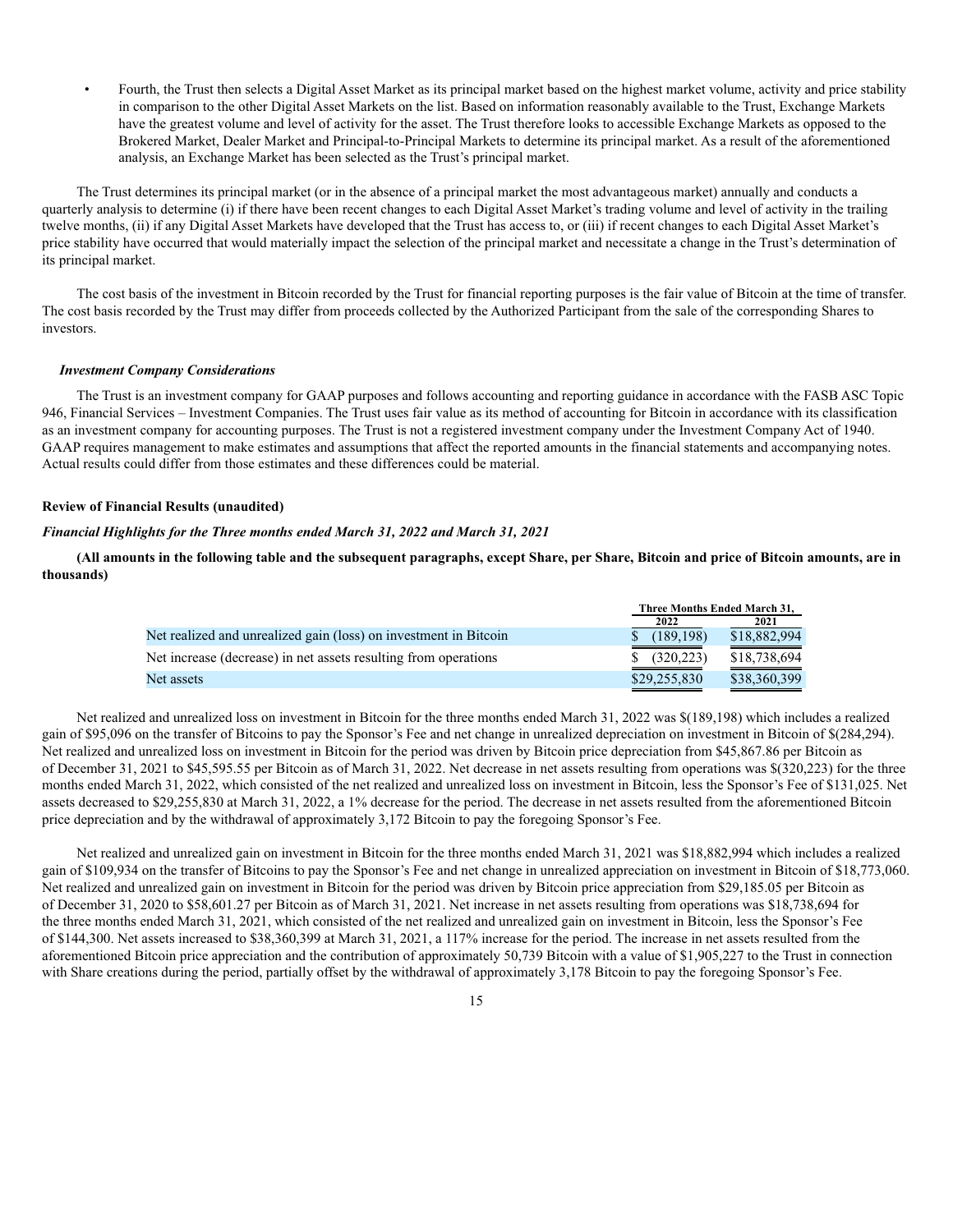#### *Cash Resources and Liquidity*

The Trust has not had a cash balance at any time since inception. When selling Bitcoins, Incidental Rights and/or IR Virtual Currency in the Digital Asset Market to pay Additional Trust Expenses, the Sponsor endeavors to sell the exact number of Bitcoins, Incidental Rights and/or IR Virtual Currency needed to pay expenses in order to minimize the Trust's holdings of assets other than Bitcoin. As a consequence, the Sponsor expects that the Trust will not record any cash flow from its operations and that its cash balance will be zero at the end of each reporting period. Furthermore, the Trust is not a party to any off-balance sheet arrangements.

In exchange for the Sponsor's Fee, the Sponsor has agreed to assume most of the expenses incurred by the Trust. As a result, the only ordinary expense of the Trust during the periods covered by this Quarterly Report was the Sponsor's Fee. The Trust is not aware of any trends, demands, conditions or events that are reasonably likely to result in material changes to its liquidity needs.

#### **Selected Operating Data**

|                                                                           | Three months ended March 31, |                 |
|---------------------------------------------------------------------------|------------------------------|-----------------|
|                                                                           | 2022                         | 2021            |
| (All Bitcoin balances are rounded to the nearest whole Bitcoin) Bitcoins: |                              |                 |
| <b>Opening Balance</b>                                                    | 644,810                      | 607,039         |
| Creations                                                                 |                              | 50,739          |
| Sponsor's Fee, related party                                              | (3,172)                      | (3,178)         |
| Closing balance                                                           | 641,638                      | 654,600         |
| Accrued but unpaid Sponsor's Fee, related party                           |                              |                 |
| Net closing balance                                                       | 641,638                      | 654,600         |
| <b>Number of Shares:</b>                                                  |                              |                 |
| Opening balance                                                           | 692,370,100                  | 638,906,600     |
| Creations                                                                 |                              | 53,463,500      |
| Closing Balance                                                           | 692,370,100                  | 692,370,100     |
|                                                                           |                              |                 |
|                                                                           |                              | As of March 31, |
|                                                                           | 2022                         | 2021            |
| Price of Bitcoin on principal market (1)                                  | \$45,595.55                  | \$58,601.27     |
| NAV per Share (2)                                                         | 42.25                        | 55.40<br>S      |
| Index Price (3)                                                           | \$45,625.48                  | \$58,592.37     |
| Digital Asset Holdings per Share (3)                                      | \$<br>42.28                  | 55.40<br>\$     |

- (1) The Trust performed an assessment of the principal market at March 31, 2022 and 2021, and identified the principal market as Coinbase Pro. (2) As of March 31, 2022 and 2021, the NAV per Share was calculated using the fair value of Bitcoin based on the price provided by Coinbase Pro,
- the Digital Asset Exchange that the Trust currently considers its principal market, as of 4:00 p.m., New York time, on the valuation date. (3) The Trust's Digital Asset Holdings per Share is derived from the Index Price as represented by the Index as of 4:00 p.m., New York time, on the valuation date. The Trust's Digital Asset Holdings per Share is calculated using a non-GAAP methodology where the price is derived from multiple Digital Asset Exchanges. See "Item 1. Business—Overview of the Bitcoin Industry and Market—Bitcoin Value—The Index and the Index Price" in the Trust's Annual Report on Form 10-K for a description of the Trust's Digital Asset Holdings per Share. The Digital Asset Exchanges used to calculate the Index Price as of March 31, 2022 and 2021 were Coinbase Pro, Bitstamp, Kraken, and LMAX Digital.

For accounting purposes, the Trust reflects creations and the Bitcoins receivable with respect to such creations on the date of receipt of a notification of a creation but does not issue Shares until the requisite number of Bitcoins is received. At this time, the Trust is not accepting redemption requests from shareholders. Subject to receipt of regulatory approval from the SEC and approval by the Sponsor in its sole discretion, the Trust may in the future operate a redemption program. The Trust has not sought such relief as of the date of this Quarterly Report.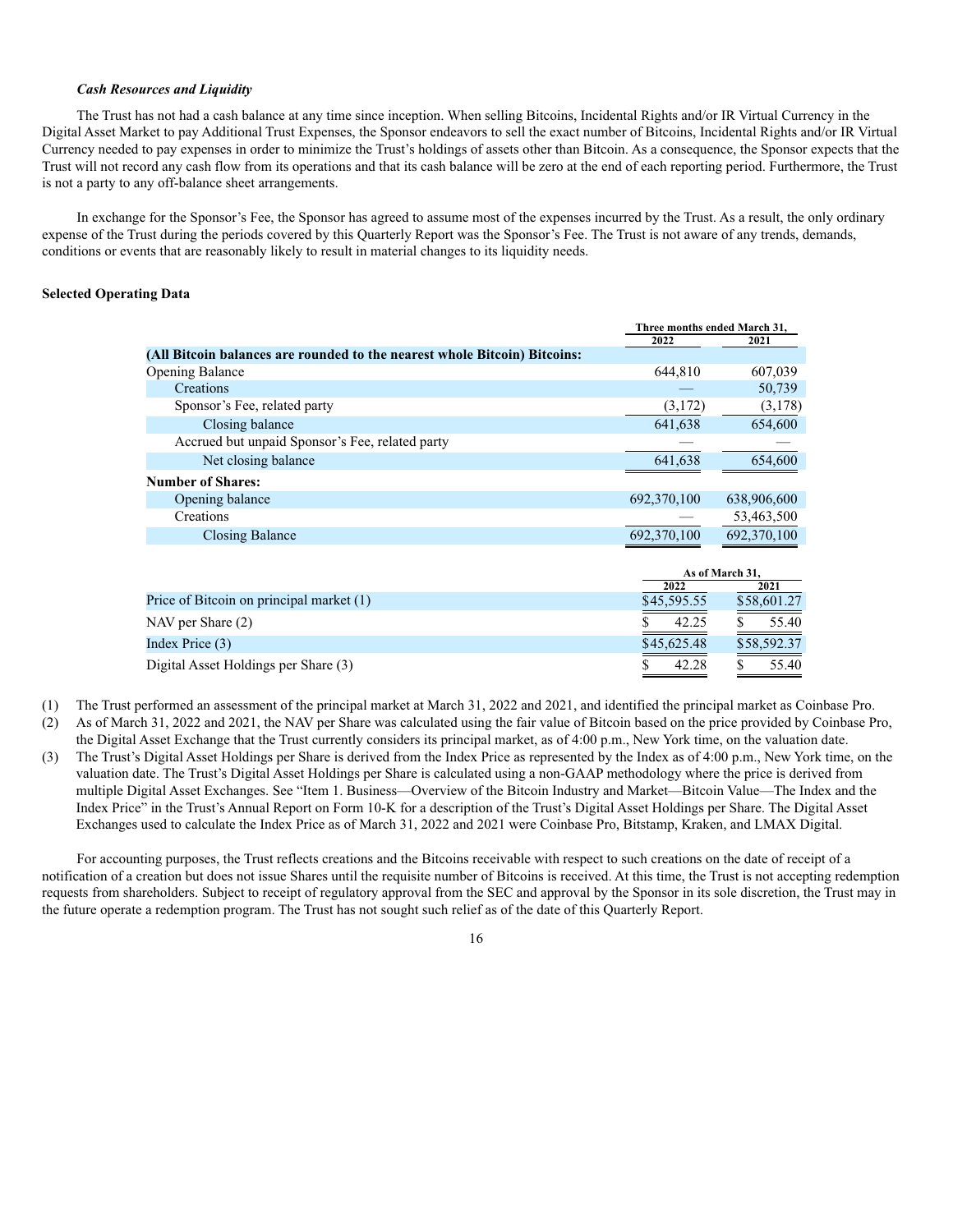As of March 31, 2022, the Trust had a net closing balance with a value of \$29,275,033,757, based on the Index Price (non- GAAP methodology). As of March 31, 2022, the Trust had a total market value of \$29,255,829,536, based on the principal market (Coinbase Pro).

As of March 31, 2021, the Trust had a net closing balance with a total value of \$38,354,572,883, based on the Index Price (non- GAAP methodology). As of March 31, 2021, the Trust had a total market value of \$38,360,398,824, based on the principal market (Coinbase Pro).

#### **Historical Digital Asset Holdings and Bitcoin Prices**

As movements in the price of Bitcoin will directly affect the price of the Shares, investors should understand recent movements in the price of Bitcoin. Investors, however, should also be aware that past movements in the Bitcoin price are not indicators of future movements. Movements may be influenced by various factors, including, but not limited to, government regulation, security breaches experienced by service providers, as well as political and economic uncertainties around the world.

The following chart illustrates the movement in the Trust's Digital Asset Holdings per Share (as adjusted for the Share Split for periods prior to January 26, 2018) versus the Index Price and the Trust's NAV per Share (as adjusted for the Share Split for periods prior to January 26, 2018) from September 25, 2013 to March 31, 2022:

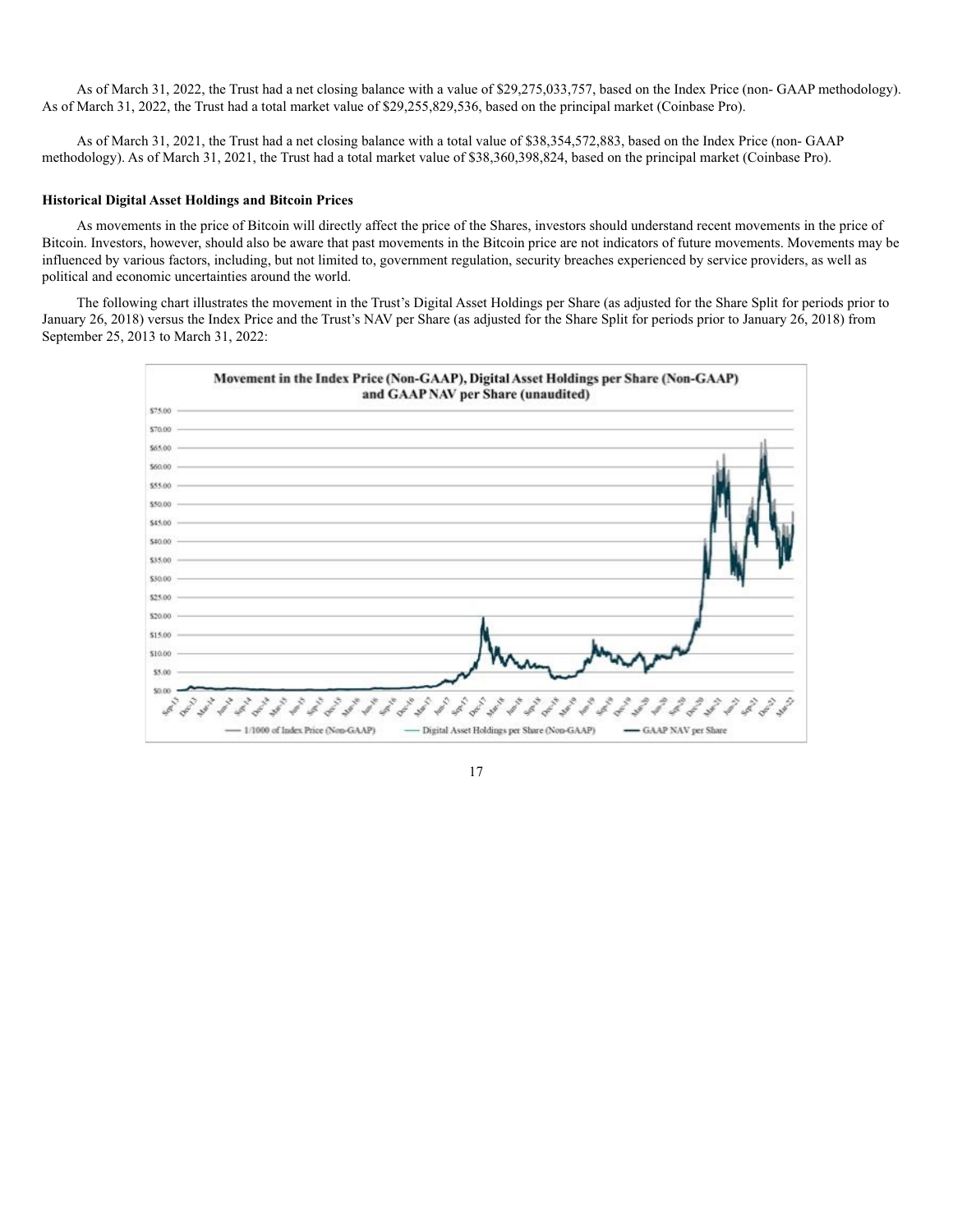The following table illustrates the movements in the Index Price from the beginning of the Trust's operations on September 25, 2013 to March 31, 2022. Since the beginning of the Trust's operations, the Index Price has ranged from \$117.03 to \$67,352.59, with the straight average being \$10,454.70. The Sponsor has not observed a material difference between the Index Price and the average prices from the constituent Digital Asset Exchanges individually or as a group.

|                                                                                  |             |                          | High<br>Low |                |          |                                    |                      |
|----------------------------------------------------------------------------------|-------------|--------------------------|-------------|----------------|----------|------------------------------------|----------------------|
| Period                                                                           | Average     | <b>Index Price</b>       | Date        | Index<br>Price | Date     | End of<br>period                   | Last<br>business day |
| Twelve months ended March 31, 2018                                               |             | $$6,293.77$ $$19,209.14$ | 12/16/2017  | \$1.079.29     | 4/1/2017 | \$7,057.32                         | \$6,821.15           |
| Twelve months ended March 31, 2019                                               |             | $$5,865.47$ $$9,830.06$  | 5/5/2018    | \$3,164.99     |          | 12/14/2018 \$4,095.82 \$4,078.69   |                      |
| Twelve months ended March 31, 2020                                               |             | $$8,471.60$ $$13,838.57$ | 6/26/2019   | \$4,132.14     |          | $4/1/2019$ \$ 6,471.60 \$ 6,471.60 |                      |
| Twelve months ended March 31, 2021                                               | \$20.225.08 | \$61,593.93              | 3/13/2021   | \$6,212.24     |          | 4/1/2020 \$58,592.37 \$58,592.37   |                      |
| Twelve months ended March 31, 2022                                               | \$45,450.47 | \$67,352.59              | 11/9/2021   | \$29,789.20    |          | 7/20/2021 \$45,625.48 \$45,625.48  |                      |
| September 25, 2013 (the first Creation Basket of the<br>Trust) to March 31, 2022 | \$10.454.70 | \$67,352.59              | 11/9/2021   | 117.03         |          | 10/3/2013 \$45,625.48 \$45,625.48  |                      |

The following table illustrates the movements in the Digital Asset Market price of Bitcoin, as reported on the Trust's principal market, from the beginning of the Trust's operations on September 25, 2013 to March 31, 2022. Since the beginning of the Trust's operations, the price of Bitcoin has ranged from \$110.83 to \$67,371.70, with the straight average being \$10,456.25.

|                                                                                   |             | High                                        |            | Low                                        |            |                  |                         |
|-----------------------------------------------------------------------------------|-------------|---------------------------------------------|------------|--------------------------------------------|------------|------------------|-------------------------|
| Period                                                                            | Average     | <b>Digital Asset</b><br><b>Market Price</b> | Date       | <b>Digital</b><br>Asset<br>Market<br>Price | Date       | End of<br>period | Last<br>business<br>day |
| Twelve months ended March 31, 2018                                                | \$6,307.72  | \$19,433.21                                 | 12/16/2017 | \$1,082.07                                 | 4/1/2017   | \$7,055.00       | \$6,820.01              |
| Twelve months ended March 31, 2019                                                | \$5,865.26  | \$9,815.55                                  | 5/5/2018   | \$3.164.61                                 | 12/14/2018 | \$4,094.99       | \$4,078.82              |
| Twelve months ended March 31, 2020                                                | \$8,472.15  | \$13,849.81                                 | 6/26/2019  | \$4,133.74                                 | 4/1/2019   | \$6,474.20       | \$6,474.20              |
| Twelve months ended March 31, 2021                                                | \$20,226.28 | \$61,607.76                                 | 3/13/2021  | \$6.214.99                                 | 4/1/2020   | \$58,601.27      | \$58,601.27             |
| Twelve months ended March 31, 2022                                                | \$46,449.98 | \$67,371.70                                 | 11/9/2021  | \$29,785.71                                | 7/20/2021  | \$45,595.55      | \$45,595.55             |
| September 25, 2013 (the first Creation Basket)<br>of the Trust) to March 31, 2022 | \$10,456.25 | \$67,371.70                                 | 11/9/2021  | 110.83                                     | 10/2/2013  | \$45,595.55      | \$45,595.55             |

The following chart sets out the historical closing prices for the Shares as reported by OTCQX and the Trust's Digital Asset Holdings per Share.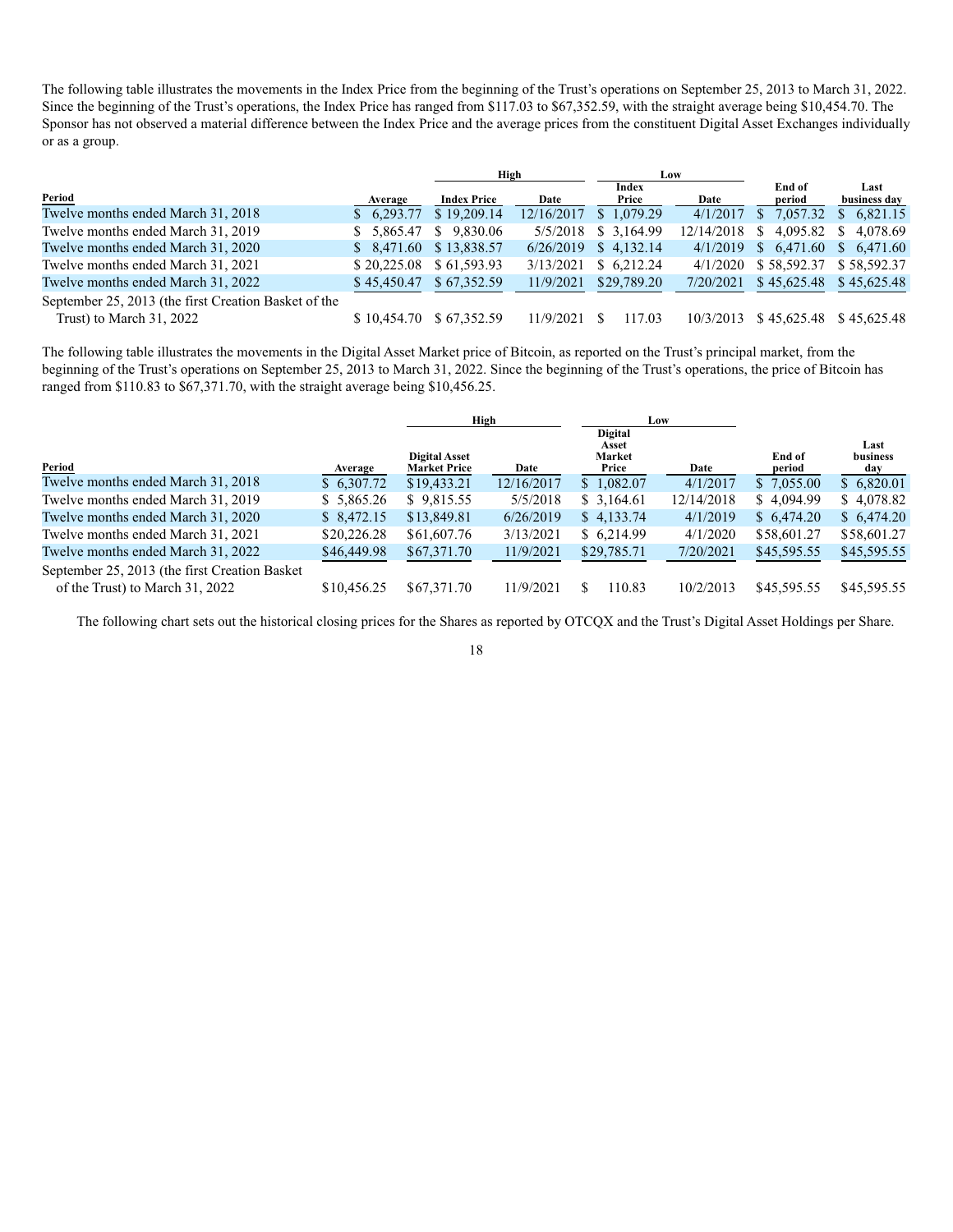#### **GBTC Premium/(Discount): GBTC Share Price vs. Digital Asset Holdings per Share (\$)**



The following chart sets out the historical premium and discount for the Shares as reported by OTCQX and the Trust's Digital Asset Holdings per Share.





#### **Item 3. Quantitative and Qualitative Disclosures about Market Risk**

The Trust Agreement does not authorize the Trustee to borrow for payment of the Trust's ordinary expenses. The Trust does not engage in transactions in foreign currencies which could expose the Trust or holders of Shares to any foreign currency related market risk. The Trust does not invest in derivative financial instruments and has no foreign operations or long-term debt instruments.

#### **Item 4. Controls and Procedures**

The Trust maintains disclosure controls and procedures that are designed to ensure that information required to be disclosed in its Exchange Act reports is recorded, processed, summarized and reported within the time periods specified in the SEC's rules and forms, and that such information is accumulated and communicated to the Principal Executive Officer and Principal Financial and Accounting Officer of the Sponsor, and to the audit committee of the Board of Directors of the Sponsor, as appropriate, to allow timely decisions regarding required disclosure.

Under the supervision and with the participation of the Principal Executive Officer and the Principal Financial and Accounting Officer of the Sponsor, the Sponsor conducted an evaluation of the Trusts disclosure controls and procedures, as defined under Exchange Act Rule 13a-15(e). Based on this evaluation, the Principal Executive Officer and the Principal Financial and Accounting Officer of the Sponsor concluded that the Trust's disclosure controls and procedures were effective as of the end of the period covered by this report.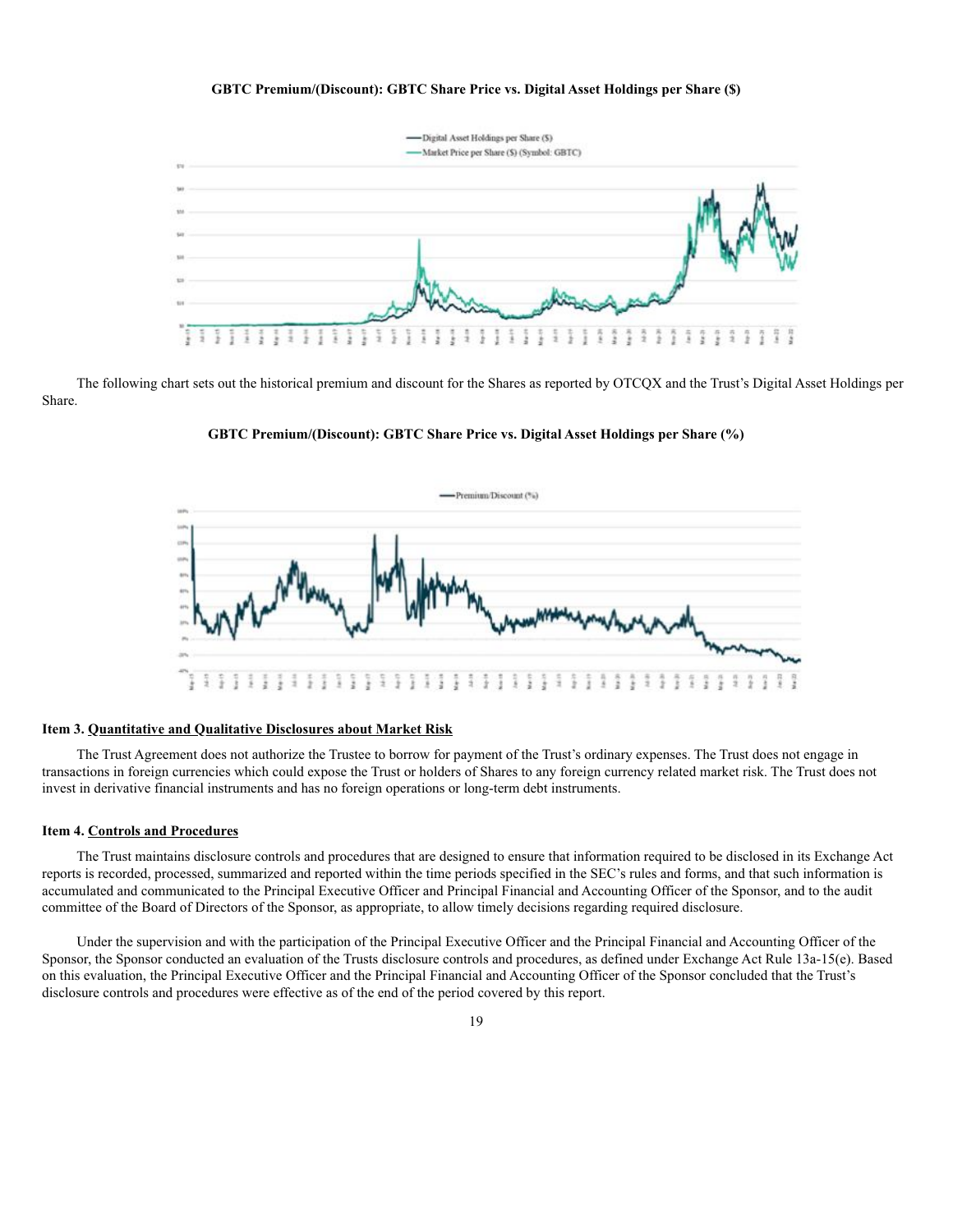# **Changes in Internal Control Over Financial Reporting**

There was no change in the Trust's internal controls over financial reporting that occurred during the Trust's most recently completed fiscal quarter that has materially affected, or is reasonably likely to materially affect, these internal controls.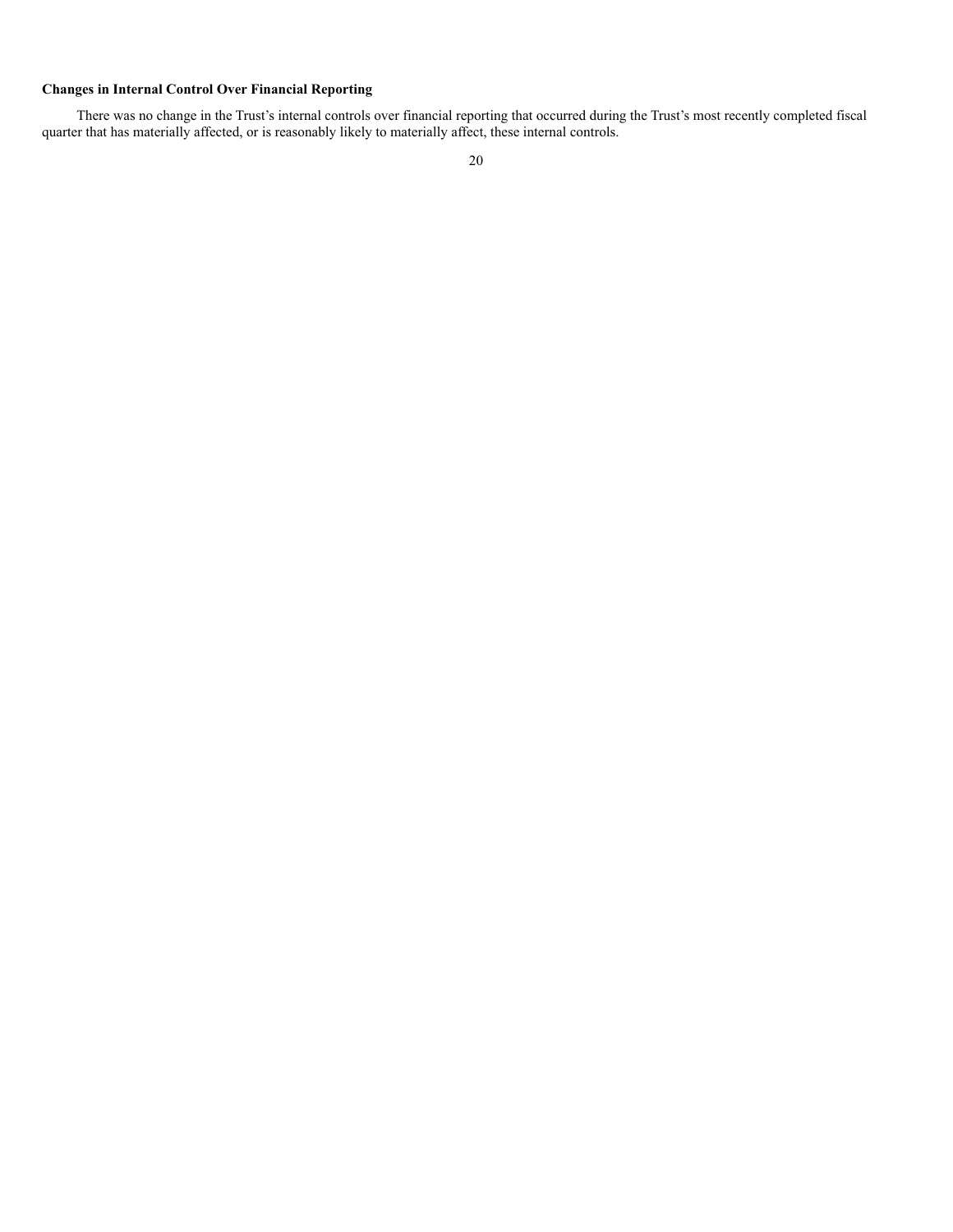#### PART II – OTHER INFORMATION:

#### **Item 1. Legal Proceedings**

None.

#### **Item 1A. Risk Factors**

There have been no material changes to the Risk Factors last reported under "Item 1A. Risk Factors" of the registrant's Annual Report on Form 10-K.

#### **Item 2. Unregistered Sales of Equity Securities and Use of Proceeds**

Purchases of equity securities by the issuer and affiliated purchasers —The table below sets forth information regarding DCG's, the parent company of the Sponsor, open market purchases of Shares of Grayscale Bitcoin Trust (BTC) (OTCQX: GBTC**)** on a monthly basis during the three months ended March 31, 2022.

| Period                                    | (a) Total<br>Number of<br><b>Shares</b> of<br><b>GBTC</b><br>Purchased | (b) Average<br>Price Paid per<br><b>Share of</b><br><b>GBTC</b> |       | (c) Total<br>Number of<br><b>Shares</b><br><b>Purchased as</b><br>Part of<br><b>Publicly</b><br>Announced<br><b>Plans</b> or<br>Programs1 | (in millions) | (d)<br>Approximate<br><b>Dollar Value</b><br>of Shares<br>that May Yet<br>Be<br>Purchased<br><b>Under the</b><br><b>Plans</b> or<br>Programs <sup>1</sup> |  |
|-------------------------------------------|------------------------------------------------------------------------|-----------------------------------------------------------------|-------|-------------------------------------------------------------------------------------------------------------------------------------------|---------------|-----------------------------------------------------------------------------------------------------------------------------------------------------------|--|
| <b>January 1, 2022 – January 31, 2022</b> | 1,865,000                                                              | \$                                                              | 26.30 | 1,865,000                                                                                                                                 | \$            | 531.5                                                                                                                                                     |  |
| February 1, 2022 – February 28, 2022      | 1,100,000                                                              |                                                                 | 27.36 | 1.100.000                                                                                                                                 |               | 501.4                                                                                                                                                     |  |
| March 1, 2022 – March 31, 2022            | 1,945,000                                                              |                                                                 | 26.50 | 1,945,000                                                                                                                                 |               | 449.9                                                                                                                                                     |  |
| <b>Total</b>                              | 4,910,000                                                              |                                                                 | 26.62 | 4.910.000                                                                                                                                 | S             | 449.9                                                                                                                                                     |  |

(1) On March 10, 2021, the Board of the Sponsor ("the Board") approved the purchase by DCG, the parent company of the Sponsor, of up to \$250 million worth of Shares of the Trust. Subsequently, DCG authorized such purchase. On April 30, 2021, the Board approved the purchase by DCG of up to \$750 million worth of Shares of the Trust. This increased DCG's prior authorization to purchase up to \$250 million worth of Shares by \$500 million. On October 20, 2021, the Board approved the purchase by DCG of up to \$1 billion worth of Shares of the Trust. Subsequently, DCG authorized such purchase. This increased DCG's prior authorization to purchase up to \$750 million worth of Shares by \$250 million. On March 2, 2022, the Board approved the purchase by DCG, the parent company of the Sponsor, of up to an aggregate total of \$200 million worth of Shares of the Trust and shares of any of the following five investment products the Sponsor also acts as the sponsor and manager of, including Grayscale Bitcoin Cash Trust (BCH) (OTCQX: BCHG), Grayscale Digital Large Cap Fund LLC (OTCQX: GDLC), Grayscale Ethereum Trust (ETH) (OTCQX: ETHE), Grayscale Ethereum Classic Trust (ETC) (OTCQX: ETCG), and Grayscale Stellar Lumens Trust (XLM) (OTCQX: GXLM). This increased DCG's prior authorization to purchase up to \$1 billion worth of Shares by up to a maximum of \$200 million. Subsequently, DCG authorized such purchase. The Share purchase authorization does not obligate DCG to acquire any specific number of Shares in any period, and may be expanded, extended, modified, or discontinued at any time. From March 10, 2021 through May 2, 2022, DCG has purchased a total of \$750.1 million worth of Shares of the Trust.

# **Item 3. Defaults Upon Senior Securities**

None.

# **Item 4. Mine Safety Disclosures**

Not applicable.

#### **Item 5. Other Information**

None.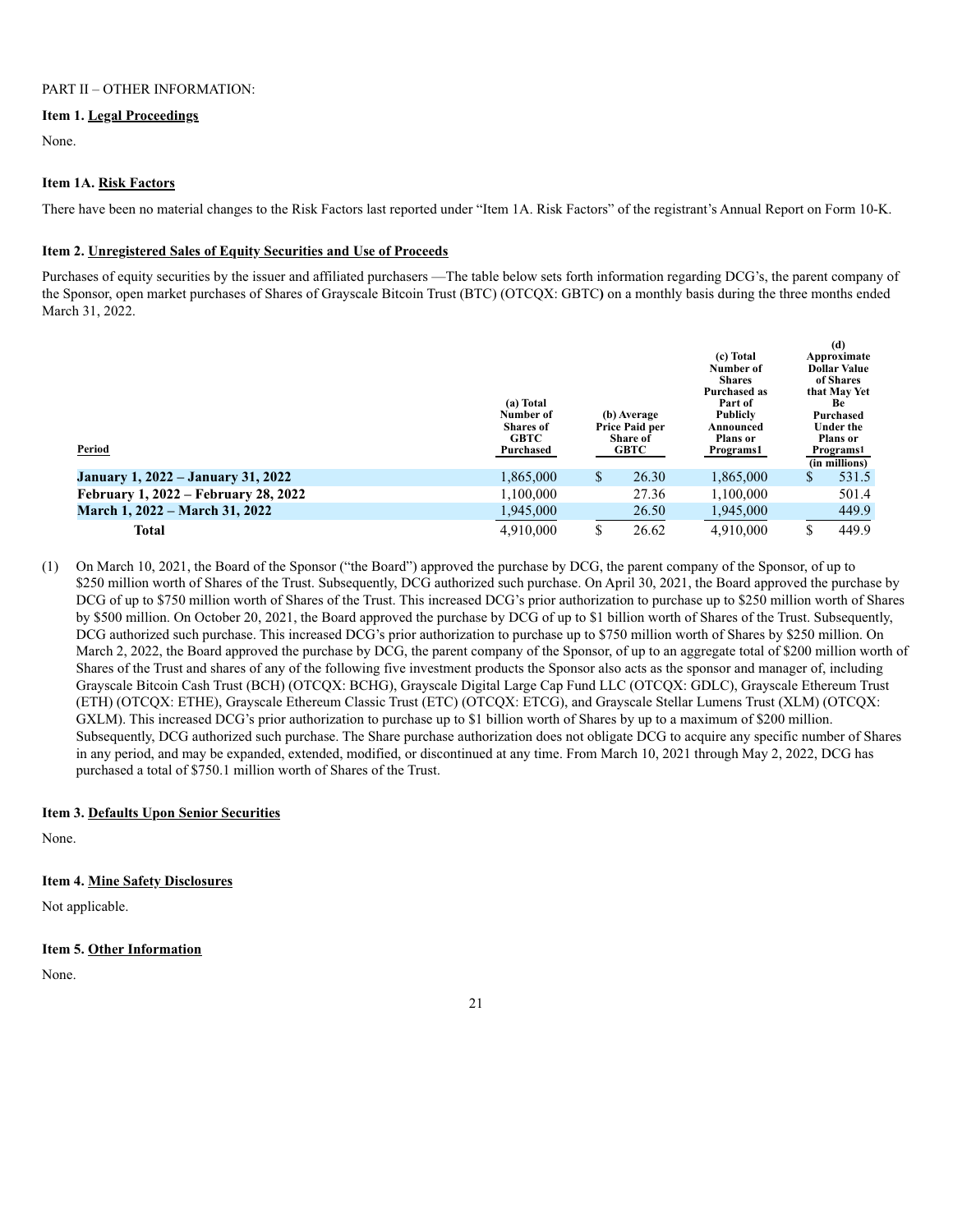# **Item 6. Exhibits**

| <b>Exhibit</b><br>Number | <b>Exhibit Description</b>                                                                                                                                                                                                                             |
|--------------------------|--------------------------------------------------------------------------------------------------------------------------------------------------------------------------------------------------------------------------------------------------------|
| $31.1*$                  | <u>Certification of Principal Executive Officer pursuant to Rule 13a-14(a) and 15d-14(a) under the Securities Exchange Act of 1934, as</u><br>amended, with respect to the Trust's Quarterly Report on Form 10-Q for the quarter ended March 31, 2022. |
| $31.2*$                  | Certification of Principal Financial Officer pursuant to Rule 13a-14(a) and 15d-14(a) under the Securities Exchange Act of 1934, as<br>amended, with respect to the Trust's Quarterly Report on Form 10-Q for the quarter ended March 31, 2022.        |
| $32.1*$                  | Certification of Principal Executive Officer pursuant to Section 906 of the Sarbanes-Oxley Act of 2002, with respect to the Trust's<br><u>Quarterly Report on Form 10-Q for the quarter ended March 31, 2022.</u>                                      |
| $32.2*$                  | Certification of Principal Financial Officer pursuant to Section 906 of the Sarbanes-Oxley Act of 2002, with respect to the Trust's<br>Quarterly Report on Form 10-Q for the quarter ended March 31, 2022.                                             |
| $101$ . INS*             | Inline XBRL Instance Document – the instance document does not appear in the Interactive Data File because its XBRL tags are<br>embedded within the Inline XBRL document.                                                                              |
| $101.SCH*$               | Inline XBRL Taxonomy Extension Schema Document                                                                                                                                                                                                         |
| $101.CAL*$               | Inline XBRL Taxonomy Extension Calculation Linkbase Document                                                                                                                                                                                           |
| $101.LAB*$               | Inline XBRL Taxonomy Extension Label Linkbase Document                                                                                                                                                                                                 |
| 101.PRE*                 | Inline XBRL Taxonomy Extension Presentation Linkbase Document                                                                                                                                                                                          |
| 101.DEF*                 | Inline XBRL Taxonomy Extension Definition Linkbase Document                                                                                                                                                                                            |
| 104                      | Cover Page Interactive Data File—The cover page interactive data file does not appear in the interactive data file because its XBRL tags<br>are embedded within the inline XBRL document.                                                              |

\* Pursuant to Rule 406T of Regulation S-T, these interactive data files are deemed not filed or part of a registration statement or prospectus for purposes of Sections 11 or 12 of the Securities Act of 1933, as amended, are deemed not filed for the purposes of Section 18 of the Securities and Exchange Act of 1934, as amended, and otherwise are not subject to liability under those sections.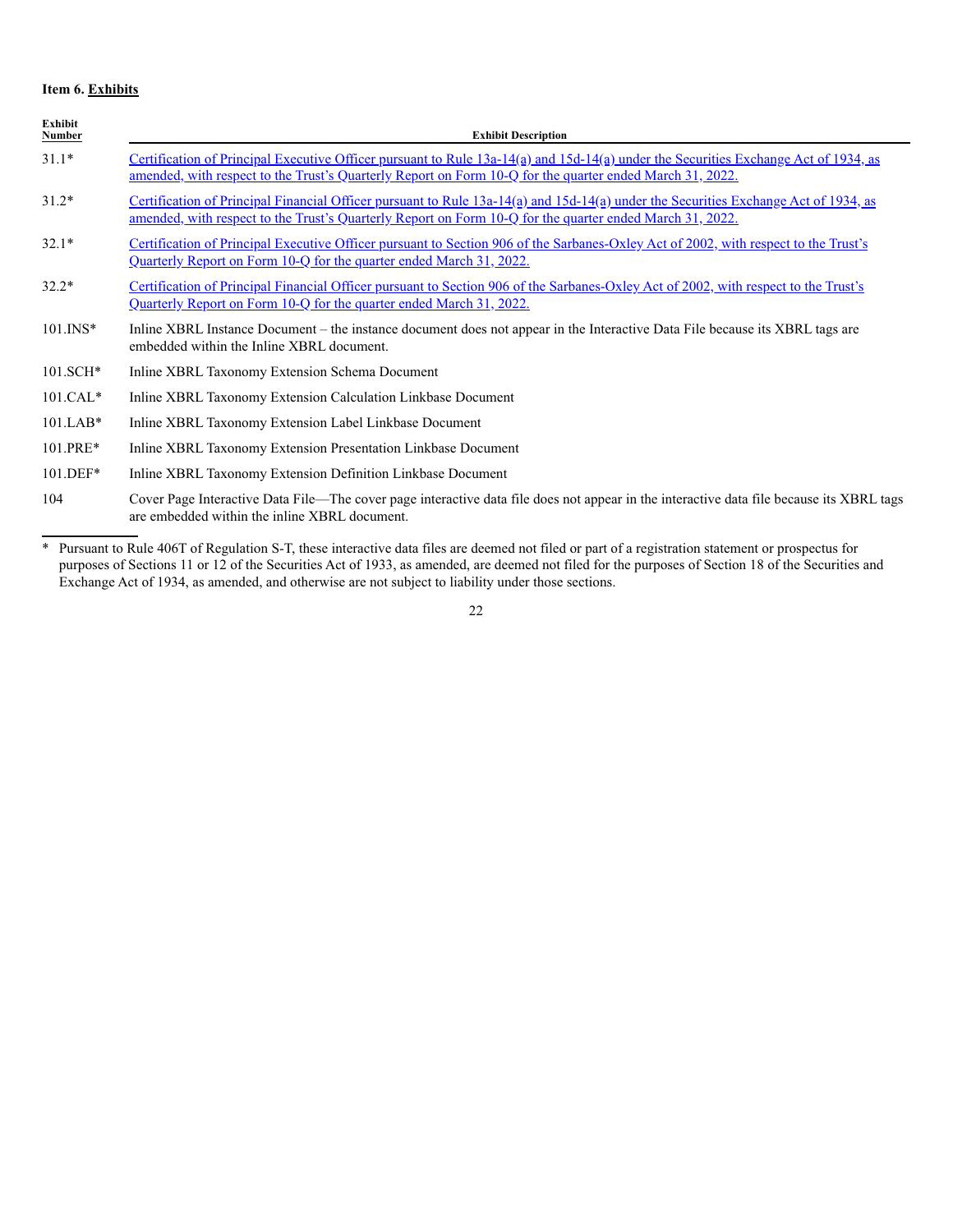#### **GLOSSARY OF DEFINED TERMS**

"**Actual Exchange Rate**"—With respect to any particular asset, at any time, the price per single unit of such asset (determined net of any associated fees) at which the Trust is able to sell such asset for U.S. dollars (or other applicable fiat currency) at such time to enable the Trust to timely pay any Additional Trust Expenses, through use of the Sponsor's commercially reasonable efforts to obtain the highest such price.

"**Additional Trust Expenses**"—Together, any expenses incurred by the Trust in addition to the Sponsor's Fee that are not Sponsor-paid Expenses, including, but not limited to, (i) taxes and governmental charges, (ii) expenses and costs of any extraordinary services performed by the Sponsor (or any other service provider) on behalf of the Trust to protect the Trust or the interests of shareholders (including in connection with any Incidental Rights and any IR Virtual Currency), (iii) any indemnification of the Custodian or other agents, service providers or counterparties of the Trust, (iv) the fees and expenses related to the listing, quotation or trading of the Shares on any Secondary Market (including legal, marketing and audit fees and expenses) to the extent exceeding \$600,000 in any given fiscal year and (v) extraordinary legal fees and expenses, including any legal fees and expenses incurred in connection with litigation, regulatory enforcement or investigation matters.

"**Administrator**"—The Bank of New York Mellon, a New York corporation authorized to do a banking business.

"**Administrator Fee**"—The fee payable to any administrator of the Trust for services it provides to the Trust, which the Sponsor will pay such administrator as a Sponsor-paid Expense.

"**Agent**"—A Person appointed by the Trust to act on behalf of the shareholders in connection with any distribution of Incidental Rights and/or IR Virtual Currency.

"**Authorized Participant**"—Certain eligible financial institutions that have entered into an agreement with the Trust and the Sponsor concerning the creation of Shares. Each Authorized Participant (i) is a registered broker-dealer, (ii) has entered into a Participant Agreement with the Sponsor and (iii) owns a digital wallet address that is known to the Custodian as belonging to the Authorized Participant.

"**Basket**"—A block of 100 Shares.

"**Basket Amount**"— On any trade date, the number of Bitcoins required as of such trade date for each Creation Basket, as determined by dividing (x) the number of Bitcoins owned by the Trust at 4:00 p.m., New York time, on such trade date, after deducting the number of Bitcoins representing the U.S. dollar value of accrued but unpaid fees and expenses of the Trust (converted using the Index Price at such time, and carried to the eighth decimal place), by (y) the number of Shares outstanding at such time (with the quotient so obtained calculated to one one-hundred-millionth of one Bitcoin (i.e., carried to the eighth decimal place)), and multiplying such quotient by 100.

"**Bitcoin**" or "**BTC**"—A type of digital asset based on an open-source cryptographic protocol existing on the Bitcoin Network, comprising units that constitute the assets underlying the Trust's Shares.

"**Bitcoin Network**"—The online, end-user-to-end-user network hosting the public transaction ledger, known as the Blockchain, and the source code comprising the basis for the cryptographic and algorithmic protocols governing the Bitcoin Network. See "Item 1. Business—Overview of the BTC Industry and Market" in our Annual Report on Form 10-K.

"**Blockchain**" **or** "**Bitcoin Blockchain**"—The public transaction ledger of the Bitcoin Network on which transactions in Bitcoin are recorded.

"**Creation Basket**"—Basket of Shares issued by the Trust in exchange for deposits of the Basket Amount required for each such Creation Basket.

"**Custodial Services**"—the Custodian's services that (i) allow Bitcoins to be deposited from a public blockchain address to the Trust's Digital Asset Account and (ii) allow the Trust and the Sponsor to withdraw Bitcoin from the Trust's Digital Asset Account to a public blockchain address the Trust or the Sponsor controls pursuant to instructions the Trust or the Sponsor provides to the Custodian.

"**Custodian**"—Coinbase Custody Trust Company, LLC.

"**Custodian Agreement**"—The Custodial Services Agreement by and between the Trust and the Sponsor and Custodian that governs the Trust's and the Sponsor's use of the Custodial Services provided by the Custodian as a fiduciary with respect to the Trust's assets.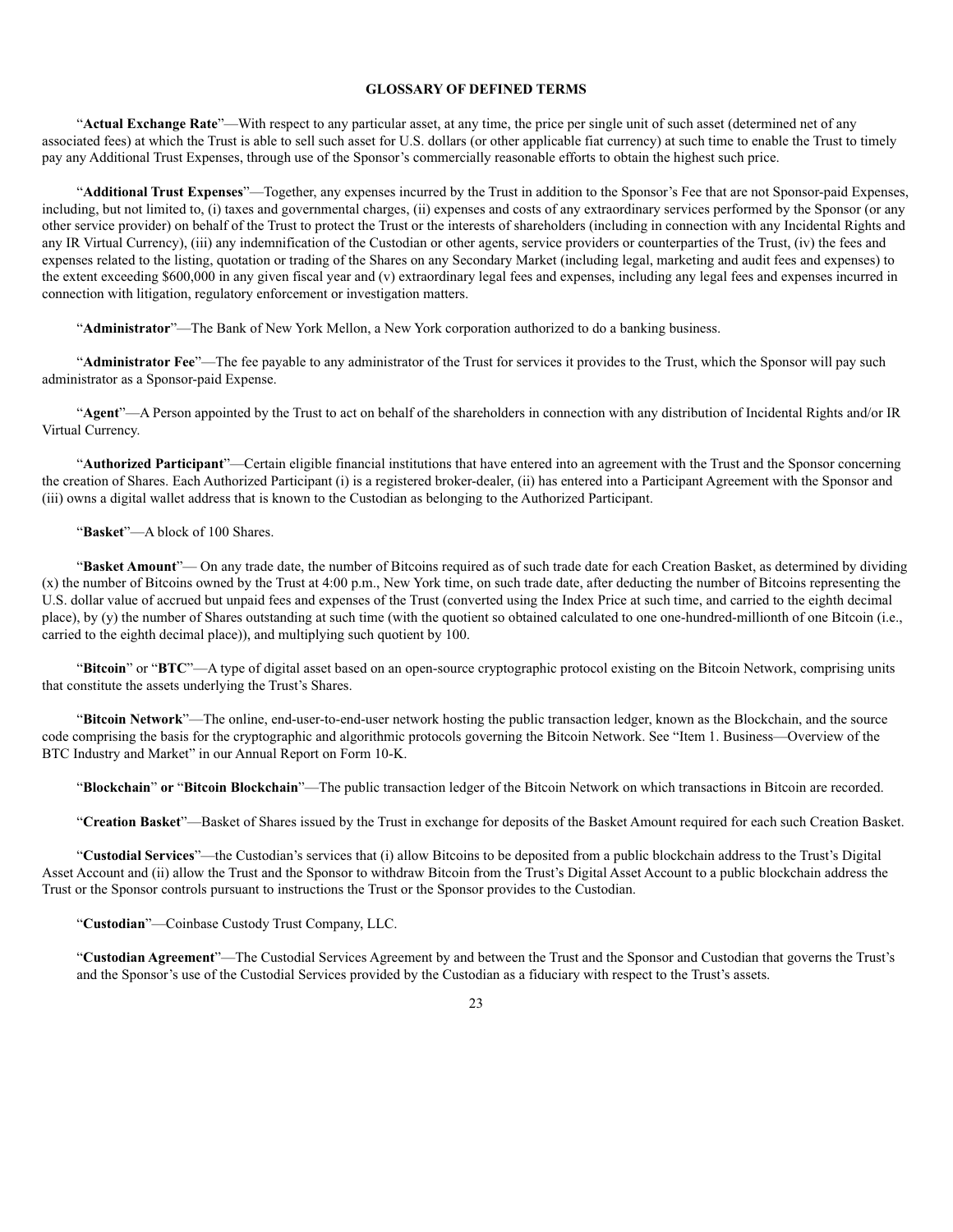"**Custodian Fee**"—Fee payable to the Custodian for services it provides to the Trust, which the Sponsor shall pay to the Custodian as a Sponsorpaid Expense.

"**DCG**"—Digital Currency Group, Inc.

"**Digital Asset Account**"—A segregated custody account controlled and secured by the Custodian to store private keys, which allow for the transfer of ownership or control of the Trust's Bitcoins on the Trust's behalf.

"**Digital Asset Exchange**"—An electronic marketplace where exchange participants may trade, buy and sell Bitcoins based on bid-ask trading. The largest Digital Asset Exchanges are online and typically trade on a 24-hour basis, publishing transaction price and volume data.

"**Digital Asset Exchange Market**"—The global exchange market for the trading of Bitcoins, which consists of transactions on electronic Digital Asset Exchanges.

"**Digital Asset Holdings**"— The aggregate value, expressed in U.S. dollars, of the Trust's assets (other than U.S. dollars or other fiat currency), less its liabilities (which include estimated accrued but unpaid fees and expenses) calculated in the manner set forth under "Item 1. Business—Valuation of Bitcoin and Determination of Digital Asset Holdings" in our Annual Report on Form 10-K. See also "Item 1. Business—Investment Objective" in our Annual Report on Form 10-K for a description of the Trust's NAV, as calculated in accordance with GAAP.

"**Digital Asset Holdings Fee Basis Amount**"— The amount on which the Sponsor's Fee for the Trust is based, as calculated in the manner set forth under "Item 1. Business—Valuation of Bitcoin and Determination of Digital Asset Holdings" in our Annual Report on Form 10-K.

"**Digital Asset Market**"—A "Brokered Market," "Dealer Market," "Principal-to-Principal Market" or "Exchange Market," as each such term is defined in the Financial Accounting Standards Board Accounting Standards Codification Master Glossary.

"**DSTA**"—The Delaware Statutory Trust Act, as amended.

"**DTC**"—The Depository Trust Company. DTC is a limited purpose trust company organized under New York law, a member of the U.S. Federal Reserve System and a clearing agency registered with the SEC. DTC will act as the securities depository for the Shares.

"**Exchange Act**"—The Securities Exchange Act of 1934, as amended.

"**GAAP**"—United States generally accepted accounting principles.

"**Genesis**"— Genesis Global Trading, Inc., a wholly owned subsidiary of Digital Currency Group, Inc., which as of the date of this Quarterly Report, is the only acting Authorized Participant.

"**Incidental Rights**"—Rights to acquire, or otherwise establish dominion and control over, any virtual currency or other asset or right, which rights are incident to the Trust's ownership of Bitcoins and arise without any action of the Trust, or of the Sponsor or Trustee on behalf of the Trust.

"**Index**"—The CoinDesk Bitcoin Price Index (XBX).

"**Index License Agreement**"—The license agreement, dated as of February 1, 2022, between the Index Provider and the Sponsor governing the Sponsor's use of the Index for calculation of the Index Price.

"**Index Price**" — The U.S. dollar value of a Bitcoin derived from the Digital Asset Exchanges that are reflected in the Index, calculated at 4:00 p.m., New York time, on each business day. See "Item 1. Business—Overview of the Bitcoin Industry and Market—Bitcoin Value—The Index and the Index Price" in our Annual Report on Form 10-K for a description of how the Index Price is calculated. For purposes of the Trust Agreement, the term Bitcoin Index Price shall mean the Index Price as defined herein.

"**Index Provider**"—CoinDesk Indices, Inc., a Delaware corporation that publishes the Index. DCG is the indirect parent company of CoinDesk Indices, Inc. As a result, CoinDesk Indices, Inc. is an affiliate of the Sponsor and the Trust and is considered a related party of the Trust.

"**Investment Advisers Act**"—Investment Advisers Act of 1940, as amended.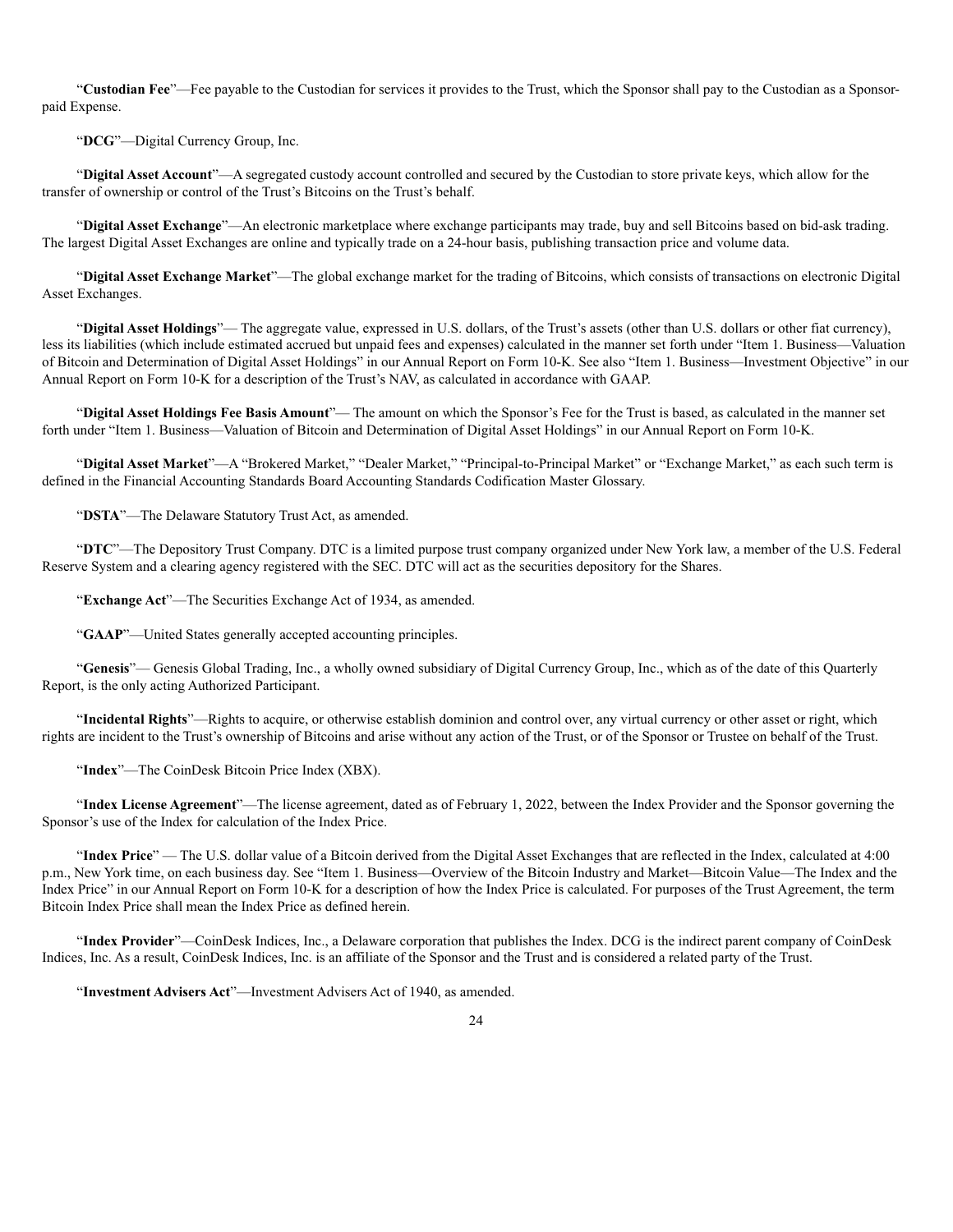"**Investment Company Act**"—Investment Company Act of 1940, as amended.

"**Investor**"—Any investor that has entered into a subscription agreement with an Authorized Participant, pursuant to which such Authorized Participant will act as agent for the investor.

"**IR Virtual Currency**"—Any virtual currency tokens, or other asset or right, acquired by the Trust through the exercise (subject to the applicable provisions of the Trust Agreement) of any Incidental Right.

"**IRS**" —The U.S. Internal Revenue Service, a bureau of the U.S. Department of the Treasury.

"**Marketing Fee**"—Fee payable to the marketer for services it provides to the Trust, which the Sponsor will pay to the marketer as a Sponsor-paid Expense.

"**NAV**"—The net asset value of the Trust determined on a GAAP basis.

"**OTCQX**"—The OTCQX tier of OTC Markets Group Inc.

"**Participant Agreement**"—An agreement entered into by an Authorized Participant with the Sponsor that provides the procedures for the creation of Baskets and for the delivery of Bitcoins required for Creation Baskets.

"**SEC**"—The U.S. Securities and Exchange Commission.

"**Secondary Market**"—Any marketplace or other alternative trading system, as determined by the Sponsor, on which the Shares may then be listed, quoted or traded, including but not limited to, the OTCQX tier of OTC Markets Group Inc.

"**Securities Act**"—The Securities Act of 1933, as amended.

"**Shares**"—Common units of fractional undivided beneficial interest in, and ownership of, the Trust.

"**Share Split**"— A 91-for-1 Share split of the Trust's issued and outstanding Shares, which was effected on January 26, 2018 to shareholders of record as of the close of business on January 22, 2018.

"**Sponsor**"—Grayscale Investments, LLC.

"**Sponsor-paid Expenses**"—The fees and expenses incurred by the Trust in the ordinary course of its affairs that the Sponsor is obligated to assume and pay, excluding taxes, but including: (i) the Marketing Fee, (ii) the Administrator Fee, (iii) the Custodian Fee and fees for any other security vendor engaged by the Trust, (iv) the Transfer Agent fee, (v) the Trustee fee, (vi) the fees and expenses related to the listing, quotation or trading of the Shares on any Secondary Market (including customary legal, marketing and audit fees and expenses) in an amount up to \$600,000 in any given fiscal year, (vii) ordinary course, legal fees and expenses, (viii) audit fees, (ix) regulatory fees, including, if applicable, any fees relating to the registration of the Shares under the Securities Act or the Exchange Act, (x) printing and mailing costs, (xi) costs of maintaining the Trust's website and (xii) applicable license fees, provided that any expense that qualifies as an Additional Trust Expense will be deemed to be an Additional Trust Expense and not a Sponsor-paid Expense.

"**Sponsor's Fee**"—A fee, payable in Bitcoins, which accrues daily in U.S. dollars at an annual rate of 2.0% of the Digital Asset Holdings Fee Basis Amount of the Trust as of 4:00 p.m., New York time, on each day; provided that for a day that is not a business day, the calculation of the Sponsor's Fee will be based on the Digital Asset Holdings Fee Basis Amount from the most recent business day, reduced by the accrued and unpaid Sponsor's Fee for such most recent business day and for each day after such most recent business day and prior to the relevant calculation date.

"**Transfer Agency and Service Agreement**"—The agreement between the Sponsor and the Transfer Agent which sets forth the obligations and responsibilities of the Transfer Agent with respect to transfer agency services and related matters.

"**Transfer Agent**"—Continental Stock Transfer & Trust Company, a Delaware corporation.

"**Transfer Agent Fee**"—Fee payable to the Transfer Agent for services it provides to the Trust, which the Sponsor will pay to the Transfer Agent as a Sponsor-paid Expense.

"**Trust**"—Grayscale Bitcoin Trust (BTC), a Delaware statutory trust, formed on September 13, 2013 under the DSTA and pursuant to the Trust Agreement.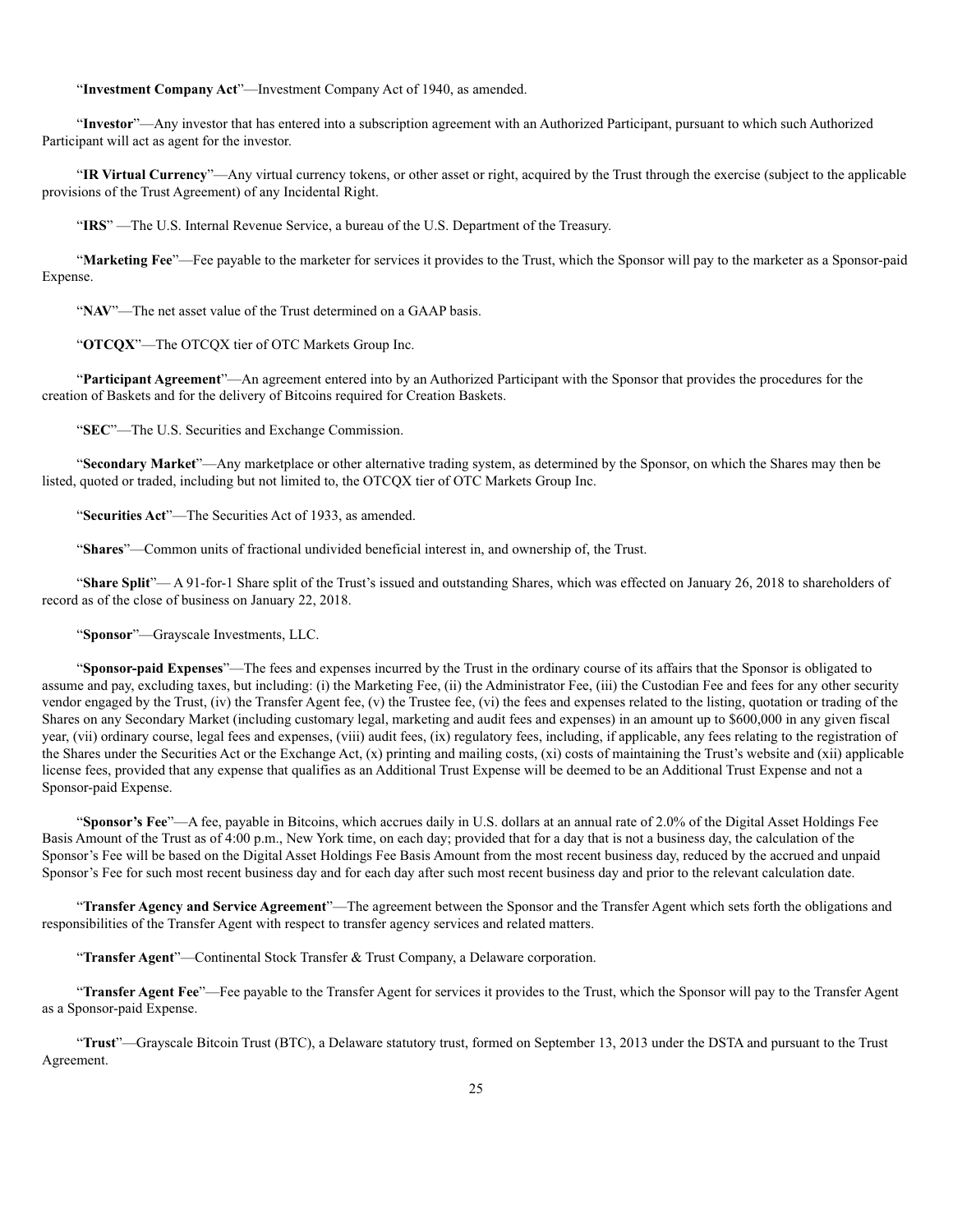"**Trust Agreement**"—The Fifth Amended and Restated Declaration of Trust and Trust Agreement between the Trustee and the Sponsor establishing and governing the operations of the Trust, as amended by Amendment No. 1 thereto and as the same may be amended from time to time.

"**Trustee**"—Delaware Trust Company (formerly known as CSC Trust Company of Delaware), a Delaware trust company, is the Delaware trustee of the Trust.

"**U.S.**"—United States.

"**U.S. dollar**" or "**\$**"—United States dollar or dollars.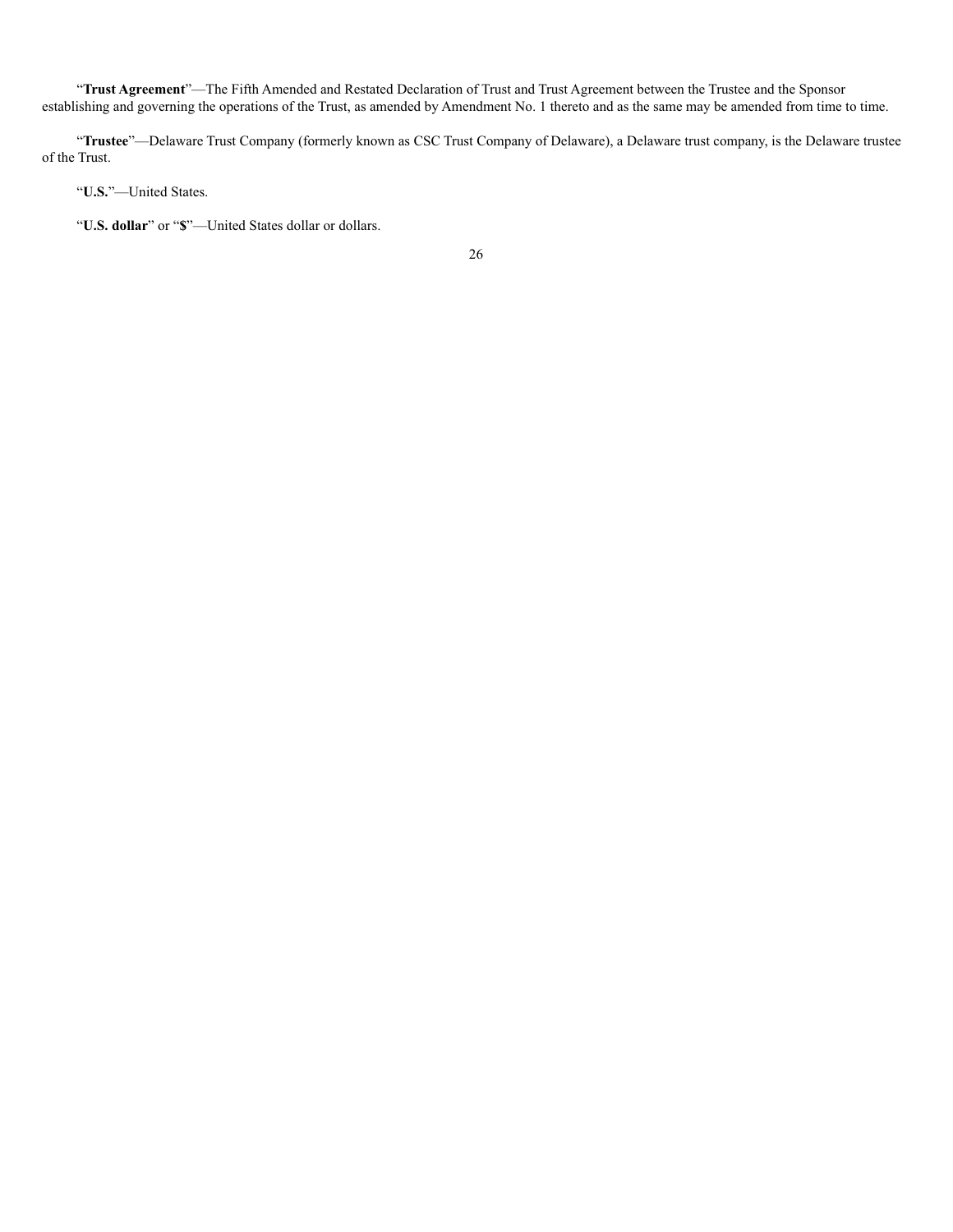#### **SIGNATURES**

Pursuant to the requirements of Section 13 or 15(d) of the Securities Exchange Act of 1934, the registrant has duly caused this report to be signed on its behalf by the undersigned in the capacities\* indicated, thereunto duly authorized.

> **Grayscale Investments, LLC as Sponsor of Grayscale Bitcoin Trust (BTC)**

By: /s/ Michael Sonnenshein

 Name: Michael Sonnenshein Member of the Board of Directors and Chief Executive Officer Title: (Principal Executive Officer)\*

By: /s/ Edward McGee

 Name: Edward McGee Chief Financial Officer Title: (Principal Financial Officer and Principal Accounting Officer)\*

Date: May 6, 2022

\* The Registrant is a trust and the persons are signing in their capacities as officers or directors of Grayscale Investments, LLC, the Sponsor of the Registrant.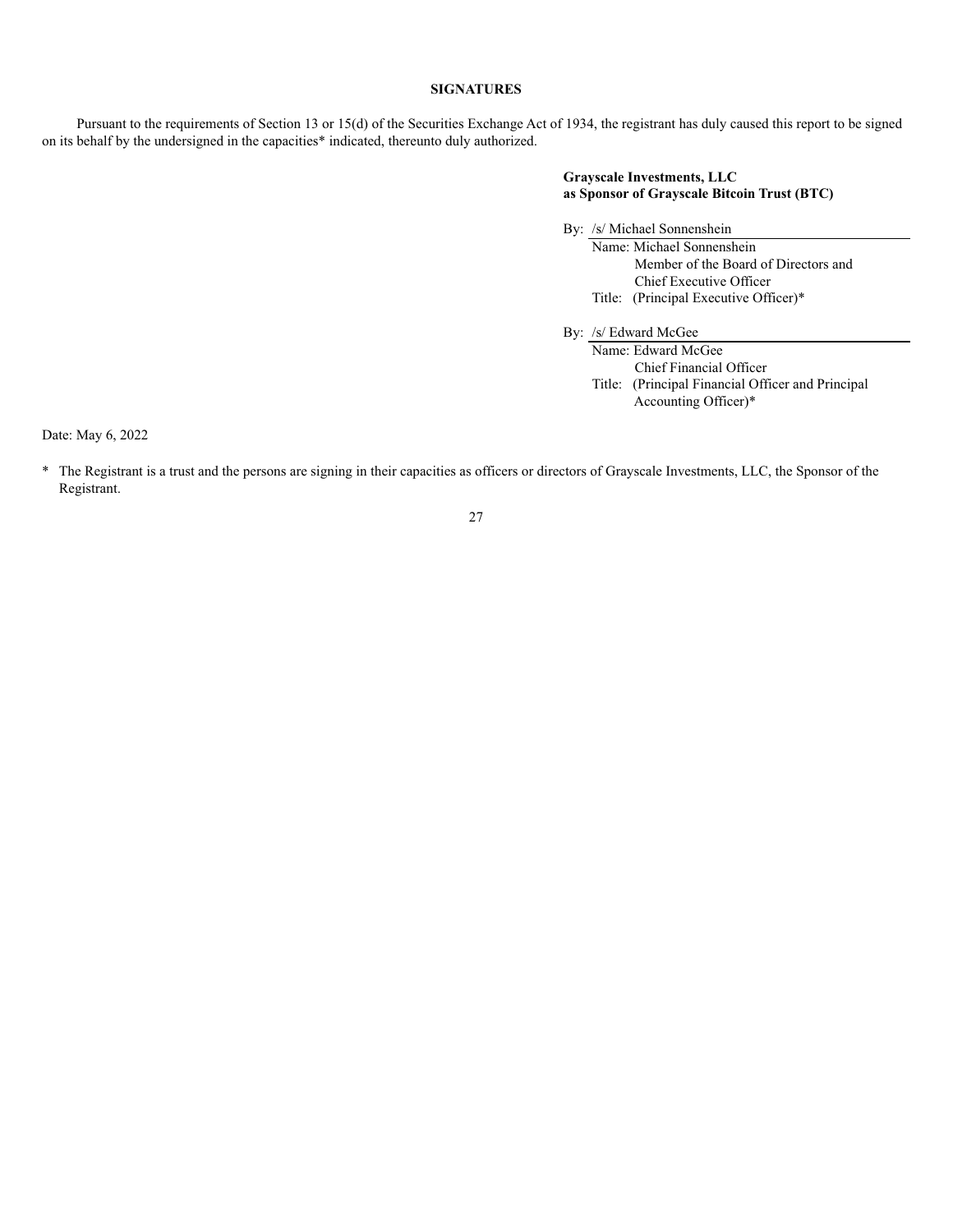# **CERTIFICATION OF PRINCIPAL EXECUTIVE OFFICER PURSUANT TO RULE 13a-14(a) AND 15d-14(a) UNDER THE SECURITIES EXCHANGE ACT OF 1934, AS AMENDED, AS ADOPTED PURSUANT TO SECTION 302 OF THE SARBANES-OXLEY ACT OF 2002**

I, Michael Sonnenshein, certify that:

- 1. I have reviewed this quarterly report of Grayscale Bitcoin Trust (BTC) ("Trust");
- 2. Based on my knowledge, this report does not contain any untrue statement of a material fact or omit to state a material fact necessary to make the statements made, in light of the circumstances under which such statements were made, not misleading with respect to the period covered by this report;
- 3. Based on my knowledge, the financial statements, and other financial information included in this report, fairly present in all material respects the financial condition, results of operations and cash flows of the registrant as of, and for, the periods presented in this report;
- 4. The registrant's other certifying officer and I are responsible for establishing and maintaining disclosure controls and procedures (as defined in Exchange Act Rules 13a-15(e) and 15d-15(e)) and internal control over financial reporting (as defined in Exchange Act Rules 13a-15(f) and 15d-15(f)) for the registrant and have:
	- a. Designed such disclosure controls and procedures, or caused such disclosure controls and procedures to be designed under our supervision, to ensure that material information relating to the registrant, including its consolidated subsidiaries, is made known to us by others within those entities, particularly during the period in which this report is being prepared;
	- b. Designed such internal control over financial reporting, or caused such internal control over financial reporting to be designed under our supervision, to provide reasonable assurance regarding the reliability of financial reporting and the preparation of financial statements for external purposes in accordance with generally accepted accounting principles;
	- c. Evaluated the effectiveness of the registrant's disclosure controls and procedures and presented in this report our conclusions about the effectiveness of the disclosure controls and procedures, as of the end of the period covered by this report based on such evaluation; and
	- d. Disclosed in this report any change in the registrant's internal control over financial reporting that occurred during the registrant's most recent fiscal quarter (the registrant's fourth fiscal quarter in the case of an annual report) that has materially affected, or is reasonably likely to materially affect, the registrant's internal control over financial reporting; and
- 5. The registrant's other certifying officer and I have disclosed, based on our most recent evaluation of internal control over financial reporting, to the auditors of the Registrant and the audit committee of the board of directors of Grayscale Investments, LLC (or persons performing the equivalent functions):
	- a. All significant deficiencies and material weaknesses in the design or operation of internal control over financial reporting which are reasonably likely to adversely affect the registrant's ability to record, process, summarize and report financial information; and
	- b. Any fraud, whether or not material, that involves management or other employees who have a significant role in the registrant's internal control over financial reporting.

Date: May 6, 2022

/s/ Michael Sonnenshein Michael Sonnenshein \* Chief Executive Officer (Principal Executive Officer)

\* The Registrant is a trust and Mr. Sonnenshein is signing in his capacity as Principal Executive Officer of Grayscale Investments, LLC, the Sponsor of the Registrant.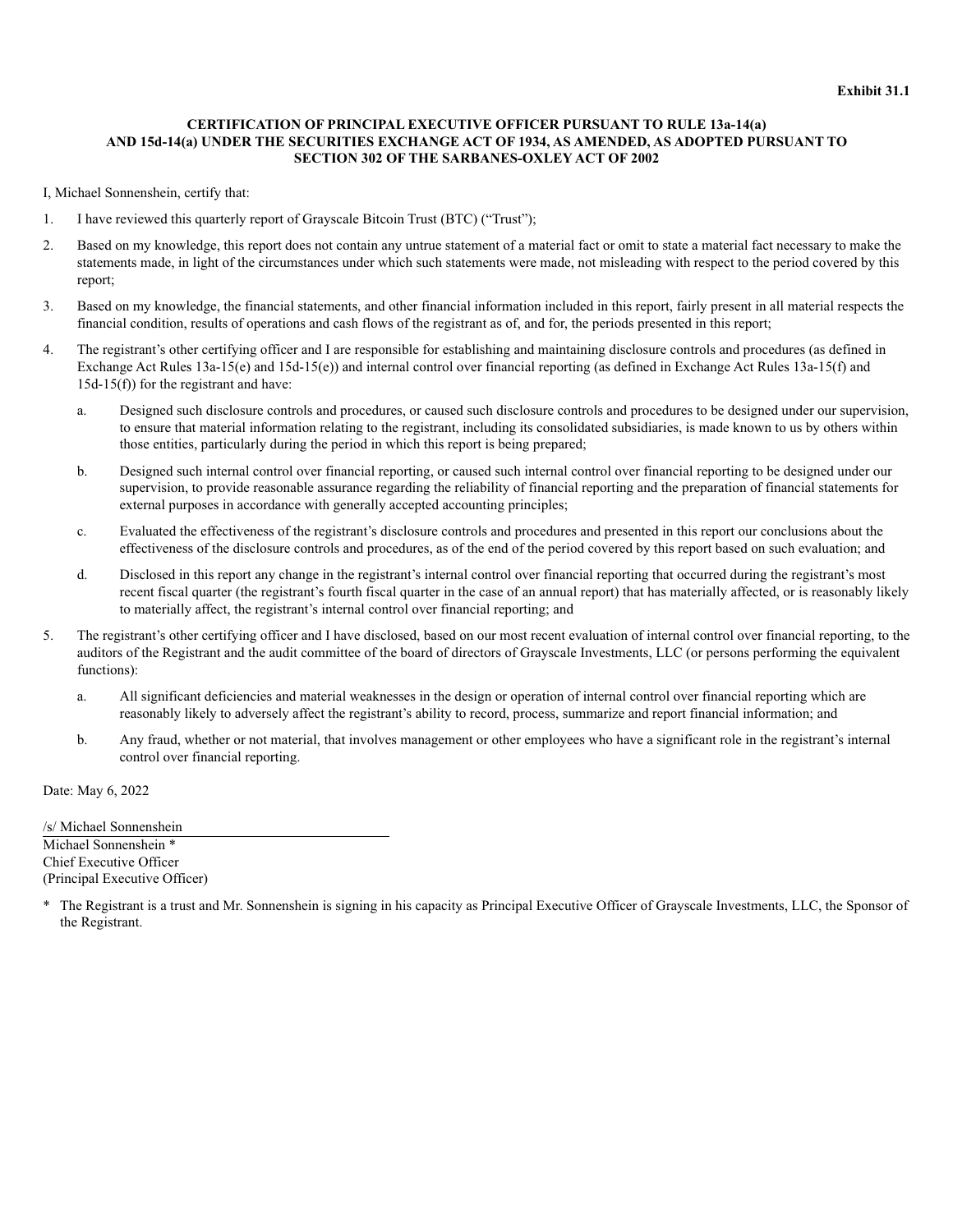# **CERTIFICATION OF PRINCIPAL FINANCIAL AND ACCOUNTING OFFICER PURSUANT TO RULE 13a-14(a) AND 15d-14(a) UNDER THE SECURITIES EXCHANGE ACT OF 1934, AS AMENDED, AS ADOPTED PURSUANT TO SECTION 302 OF THE SARBANES-OXLEY ACT OF 2002**

#### I, Edward McGee, certify that:

- 1. I have reviewed this quarterly report of Grayscale Bitcoin Trust (BTC) ("Trust");
- 2. Based on my knowledge, this report does not contain any untrue statement of a material fact or omit to state a material fact necessary to make the statements made, in light of the circumstances under which such statements were made, not misleading with respect to the period covered by this report;
- 3. Based on my knowledge, the financial statements, and other financial information included in this report, fairly present in all material respects the financial condition, results of operations and cash flows of the registrant as of, and for, the periods presented in this report;
- 4. The registrant's other certifying officer and I are responsible for establishing and maintaining disclosure controls and procedures (as defined in Exchange Act Rules 13a-15(e) and 15d-15(e)) and internal control over financial reporting (as defined in Exchange Act Rules 13a-15(f) and 15d-15 $(f)$ ) for the registrant and have:
	- a. Designed such disclosure controls and procedures, or caused such disclosure controls and procedures to be designed under our supervision, to ensure that material information relating to the registrant, including its consolidated subsidiaries, is made known to us by others within those entities, particularly during the period in which this report is being prepared;
	- b. Designed such internal control over financial reporting, or caused such internal control over financial reporting to be designed under our supervision, to provide reasonable assurance regarding the reliability of financial reporting and the preparation of financial statements for external purposes in accordance with generally accepted accounting principles;
	- c. Evaluated the effectiveness of the registrant's disclosure controls and procedures and presented in this report our conclusions about the effectiveness of the disclosure controls and procedures, as of the end of the period covered by this report based on such evaluation; and
	- d. Disclosed in this report any change in the registrant's internal control over financial reporting that occurred during the registrant's most recent fiscal quarter (the registrant's fourth fiscal quarter in the case of an annual report) that has materially affected, or is reasonably likely to materially affect, the registrant's internal control over financial reporting; and
- 5. The registrant's other certifying officer and I have disclosed, based on our most recent evaluation of internal control over financial reporting, to the auditors of the Registrant and the audit committee of the board of directors of Grayscale Investments, LLC (or persons performing the equivalent functions):
	- a. All significant deficiencies and material weaknesses in the design or operation of internal control over financial reporting which are reasonably likely to adversely affect the registrant's ability to record, process, summarize and report financial information; and
	- b. Any fraud, whether or not material, that involves management or other employees who have a significant role in the registrant's internal control over financial reporting.

Date: May 6, 2022

/s/ Edward McGee Edward McGee \* Chief Financial Officer (Principal Financial and Accounting Officer)

\* The Registrant is a trust and Mr. McGee is signing in his capacity as Principal Financial and Accounting Officer of Grayscale Investments, LLC, the Sponsor of the Registrant.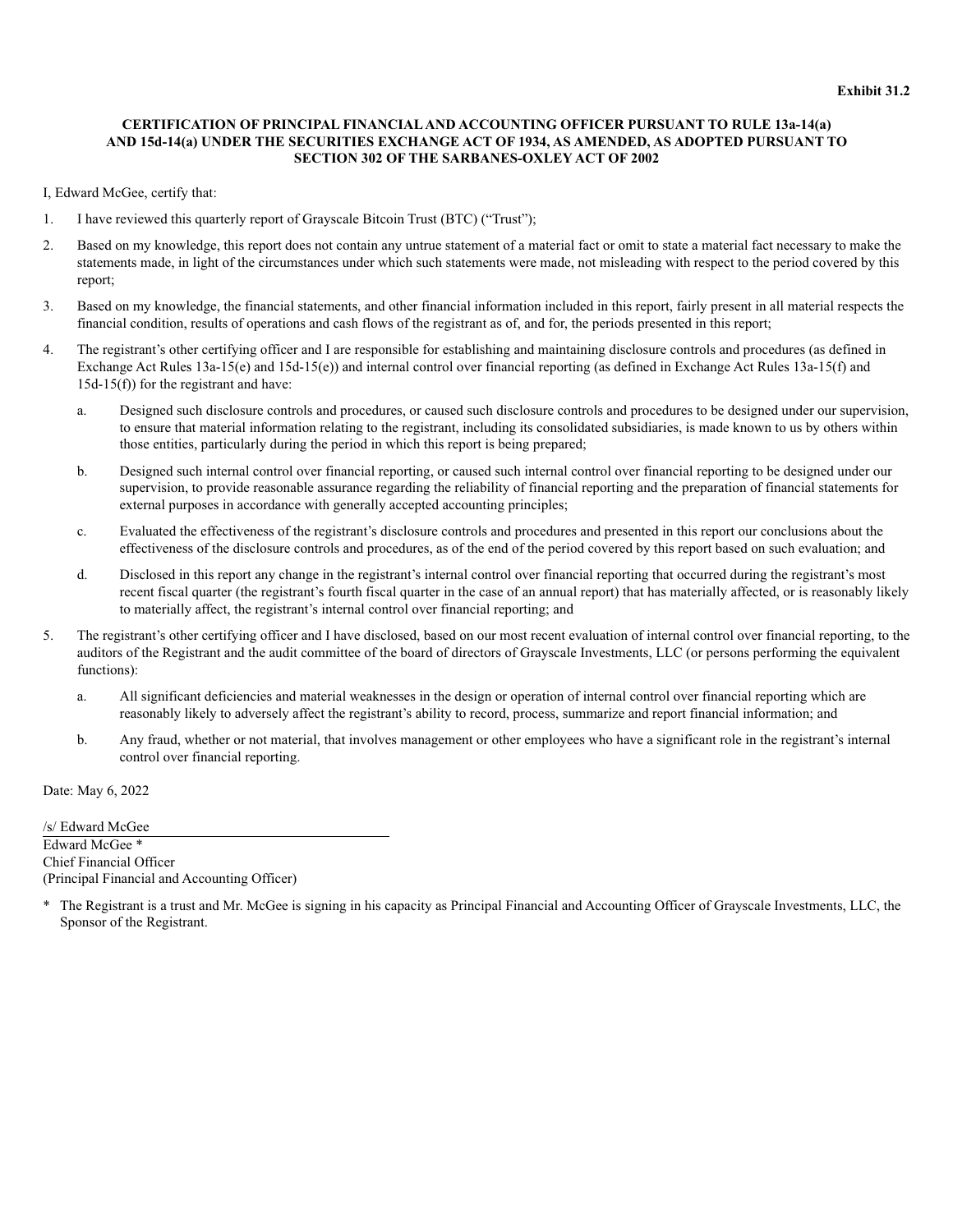# **CERTIFICATION PURSUANT TO 18 U.S.C. SECTION 1350 AS ADOPTED PURSUANT TO SECTION 906 OF THE SARBANES-OXLEY ACT OF 2002**

In connection with the Quarterly Report of Grayscale Bitcoin Trust (BTC) (the "Trust") on Form 10-Q for the period ending March 31, 2022 as filed with the Securities and Exchange Commission on the date hereof (the "Report"), I, Michael Sonnenshein, Principal Executive Officer of Grayscale Investments, LLC, the Sponsor of the Trust, certify, pursuant to 18 U.S.C. § 1350, as adopted pursuant to § 906 of the Sarbanes-Oxley Act of 2002, that:

(1) The Report fully complies with the requirements of section 13(a) or 15(d) of the Securities Exchange Act of 1934; and

(2) The information contained in the Report fairly presents, in all material respects, the financial condition and result of operations of the Trust.

/s/ Michael Sonnenshein Michael Sonnenshein \* Chief Executive Officer (Principal Executive Officer)

May 6, 2022

\* The Registrant is a trust and Mr. Sonnenshein is signing in his capacity as Principal Executive Officer of Grayscale Investments, LLC, the Sponsor of the Trust.